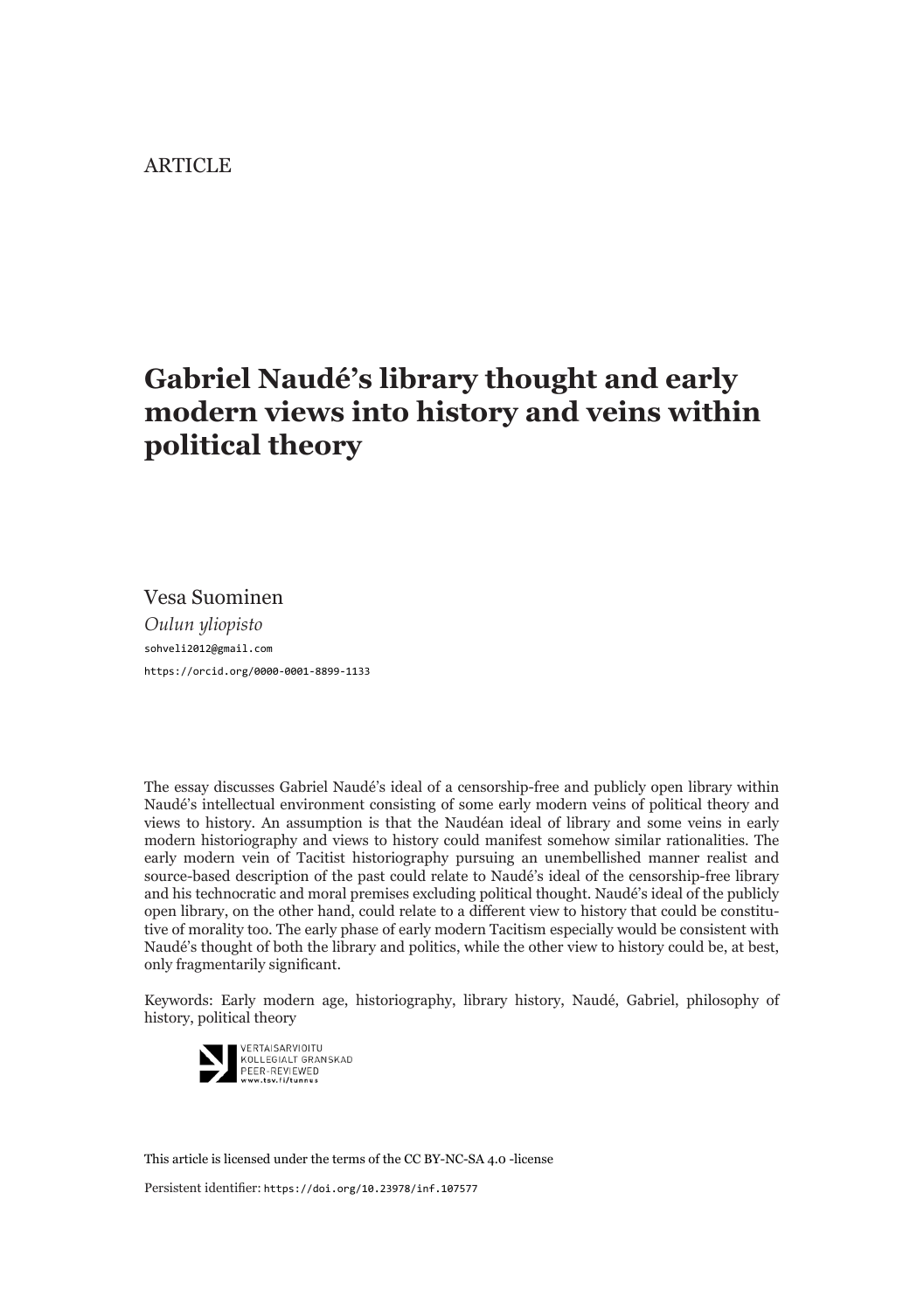# **Introduction**

Robert Damien (1949–2017) was a French professor of philosophy with a particular interest in library philosophy. Damien was especially interested in Gabriel Naudé (1600–1653), a French erudite libertine and librarian in service of several potentates. Naudé's career culminated in the 1640s as the librarian of Cardinal Jules Mazarin, who followed the famous Cardinal Armand du Plessis de Richelieu as the king's first minister. In this essay, I shall take as my starting point the picture of Naudé that Damien creates in his monograph *Bibliothèque et État: naissance d'une raison politique dans la France du XVIIe siècle* (Damien 1995).

Naudé (1627, 113) in his *Advis povr dresser vne bibliothèqve* suggested that the library should be publicly open. Furthermore, the choice of books in the library should be in the seventeenth century remarkably tolerant and free of censorship (op. cit. 37 ff.). Many within the library, information, and documentation (LID) field and studies have considered those suggestions exceptionally modern, liberal, and even democratic (see, Shera 1976, 128, Sievänen-Allen 1978, 82–83, and Quodtrup 2007, for instance<sup>1</sup>). Related to Naudé's ideal of a censorship-free library and a kind of equality of books, Damien (1995, 308) boldly argues that "egalitarian democracy of bibliography precedes the political democracy".

Several authors have also characterised Naudé's thought as historical, humanistic, and philological (see, for instance, Lemke 1991; Armenteros 2011, 99 ff.). Damien (1995, 209) writes about the history-dependence of knowledge with Naudé: "Knowledge is not without a past. […] None really begins [to know], but continues laboriously."

On the other hand, Naudé lived in a tumultuous time. Relatively recent, utterly devastating Huguenot Wars (1562–1598) made, as we shall see, the idea of centralised solid power plausible (see Hoffman 1994, 248). According to Damien, "Naudé's central experience" was

…, we know it, a sharp feeling of the possible destruction of everything. Nothing can escape this, and Naudé has experienced and noted it as regards religion as well as science, as regards politics as well as nature. (Damien 1995, 235.)

<sup>1</sup> Shera's and Sievänen-Allen's books as introductions to the field of study - the latter as the first one written in Finnish – are typical presentations and constituents of conventional wisdom within the field of study and practice. With Quodtrup as well, the remarks on Naudé containing specific mention of democracy appear as a rhetorically motivated introduction to discussing a more specific present-day issue.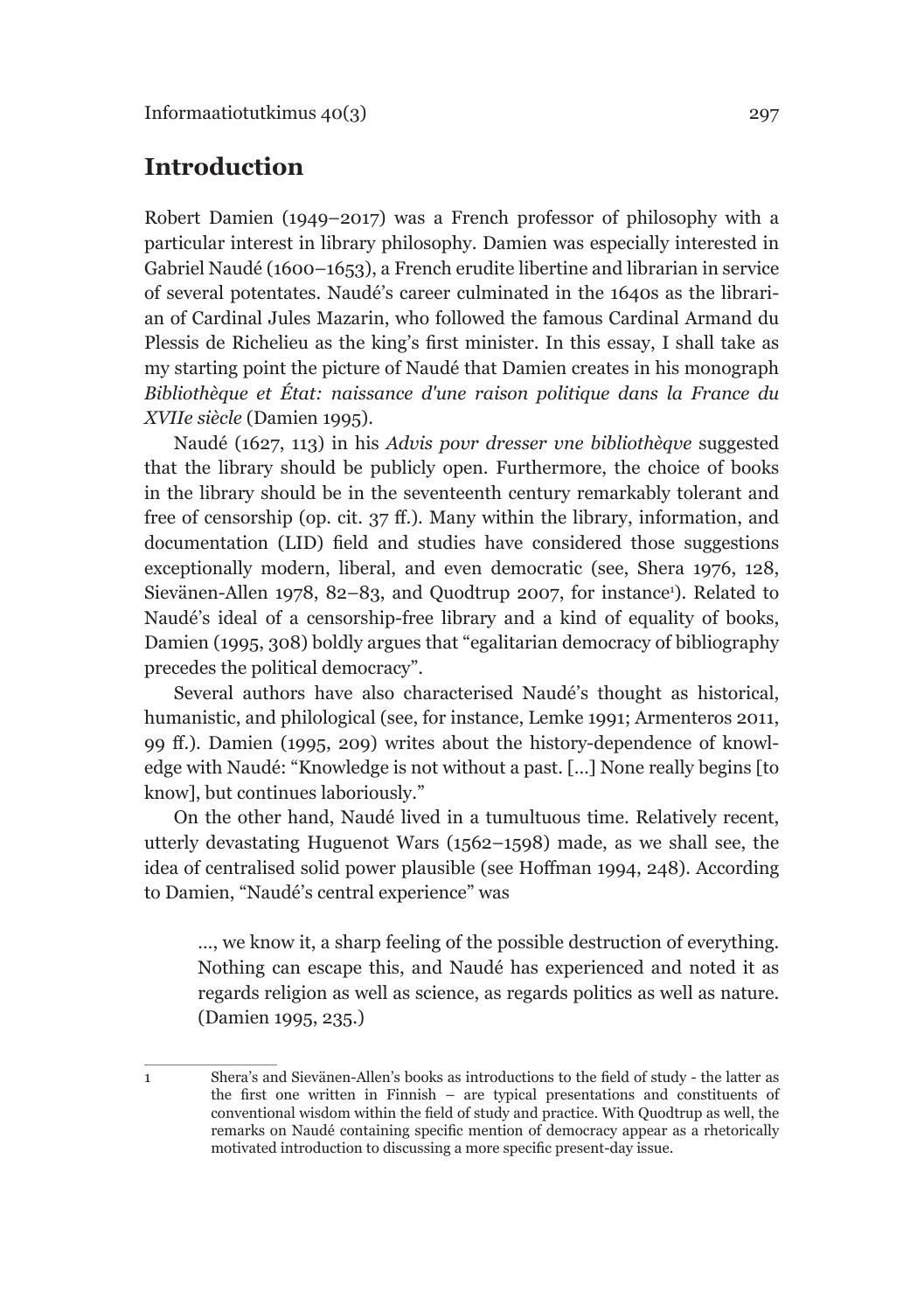In this essay, I shall denote this assumption by Damien briefly as Naudé's desperation.

"Evading the ontotheological illusions (*Echapant à illusions ontothéologique*)" (Damien 1995, 61) or "the absence of transcedent foundation (*l'ábsence de fondament transcendant*)" (op. cit. 241) would make immanent and contingent history the only foundation for Naudé. Still consistent with Naudé's desperation, the state would become the only shield for humans' social life within the destructive history with no permanence. Politics with Naudé thus becomes, if expressed by a word representing later modernity, a purely socio-technological or 'engineerish' enterprise to maintain the state. (See op. cit. 235 ff.) My fundamental assumption is that there is a resemblance or a kind of homology of logic behind the Naudéan library and some early modern views of history. The foundation of this assumption will become visible below.

The question thematising this essay, then, would be as follows. *What could or should the history and the Naudéan library give or 'teach' the readers and society*. The question would be whether morality could have anything to do with Naudé's understanding of politics. Would or should the history and the Naudéan library give the readers and even the society around the library (i) *advice for protecting, maintaining, and fortifying the state only* or (ii) *rationality in the broader sense, including some moral obligations and restrictions too as parts of political thought, in addition to purely technical advice*? The latter option (ii) could mean for those in power morality-based restrictions and obligations related to the ideals such as justice and the interests and possibly existing rights of those affected by implemented policies. For brevity, I shall in this essay denote such morality-based elements by the single word morality.

Structurally, the essay consists of two major parts, Reasonings (1) and (2). Both of the Reasonings will have as their core a particular early modern view into history. Reasoning (1) proceeds from a particular early modern vein of unembellishedly realist historiography and a vein in early modern political thought neither of which left much space for moral restrictions for the one in power. Given the assumed significance of history with Naudé, Reasoning (2) proceeds in a highly speculative manner, I should admit, from still some different views into history, present in the early modern centuries. Could history itself, after all, be the foundation of even richer rationality among humans, perhaps including even something like the ideals of justice, equality, etc., which could bring some elements of morality into politics too, all the time without any ontotheological foundation?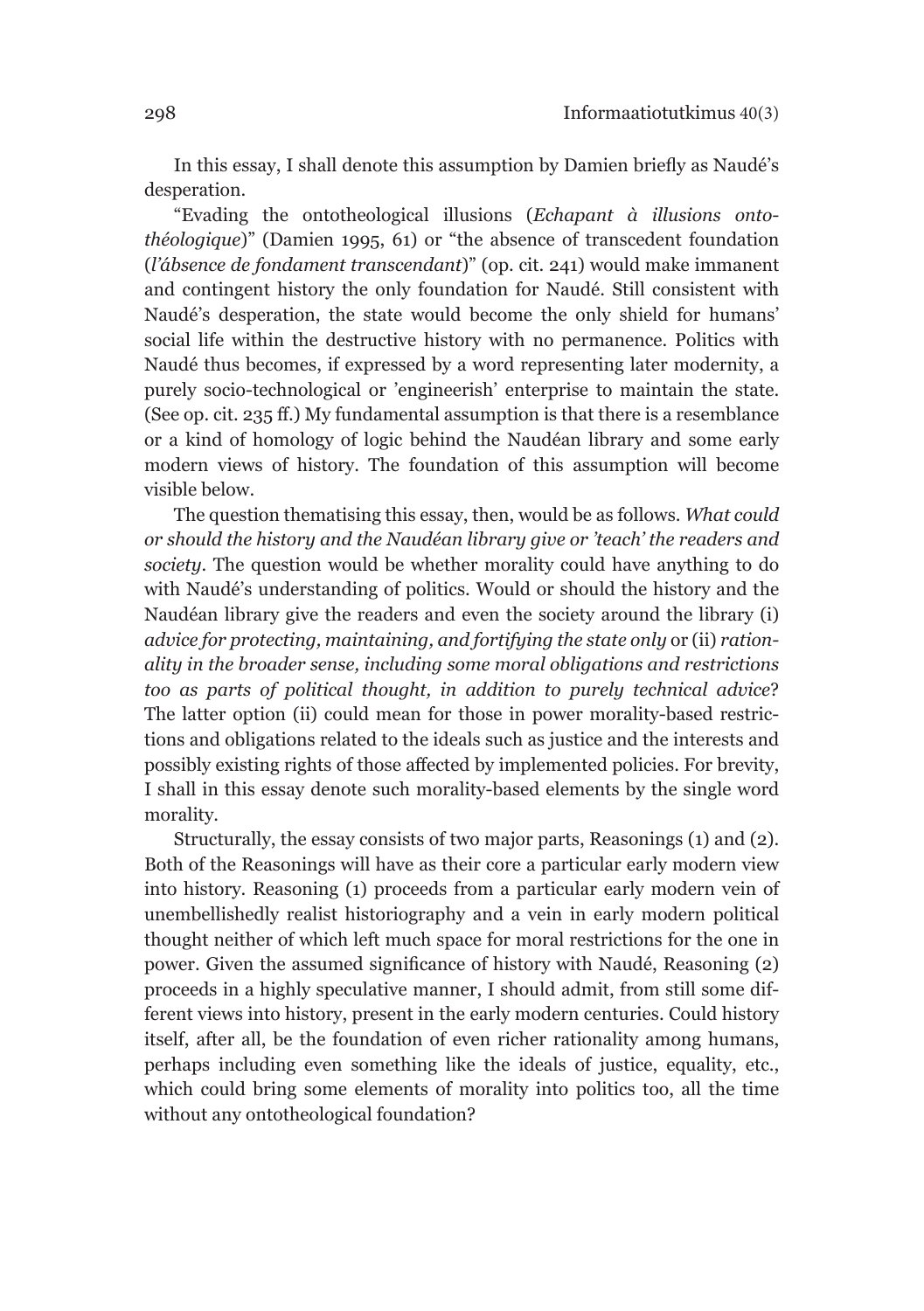Thematically, my reasoning will consist of reconstructing some features of Naudé's own thought and possibly relevant veins in the early modern intellectual history around Naudé. As sources for my reconstruction of Naudé's thinking, I shall use Naudé's texts complemented by commentaries. Damien (1995) has a particular position among the latter. Appealing to commentaries is necessary already because Naudé himself does not write very much about the philosophical foundations of his thought. For reconstructing the general veins of intellectual history around Naudé, I shall use appropriate later studies and literature on the early modern history of ideas. Original early modern texts will complement and, to a degree, contest or support the picture based on later studies.

### **Reasoning (1), from veins in early modern political theory and historiography to Naudé's ideal of an uncensored library**

I already referred to Naudé's reputation as a precursor of modern, liberal, and even democratic ideals of the library. However, in the eyes of posteriority, Naudé's political views were hardly very modern, let alone egalitarian or democratic. A striking example is his praise of the Massacre of St. Bartholomew Day (1572) as "a very just and remarkable action the cause of which was more than legitimate (*une action très-juste, & tres-remarquable, & dont la cause estoit plus que légitimé*)" (Naudé 1639/1667, 169). Naudé clearly understood that his view was scandalous even in his own time.<sup>2</sup>

Damien (1995) combines Naudé's political thought with Jean Bodin (1530– 1596), a French jurist and theorist of politics. Bodin's (1576) classical work *Six livres de la repvblique* was published four years after the St. Bartholomew Day massacre. Especially Bodin's notion of sovereignty appears as a possible justification for Naudé's political views. Against a broader map of early modern political thought, on the other hand, we shall see how extreme Naudé's political views were even in his own time. Consistent with them could be a vein in early modern histography denoted as Tacitism. This view of historiography seems to have something in common with Naudé's in his time exceptionally tolerant and censorship-free views of what kind of books there should be in the library.

<sup>2</sup> Six to twenty thousand would be a "modern estimate" of the number of protestants killed during the weeks in Paris and months in the provinces that the massacre was going on (Johnson & Koyama, 2012, 26).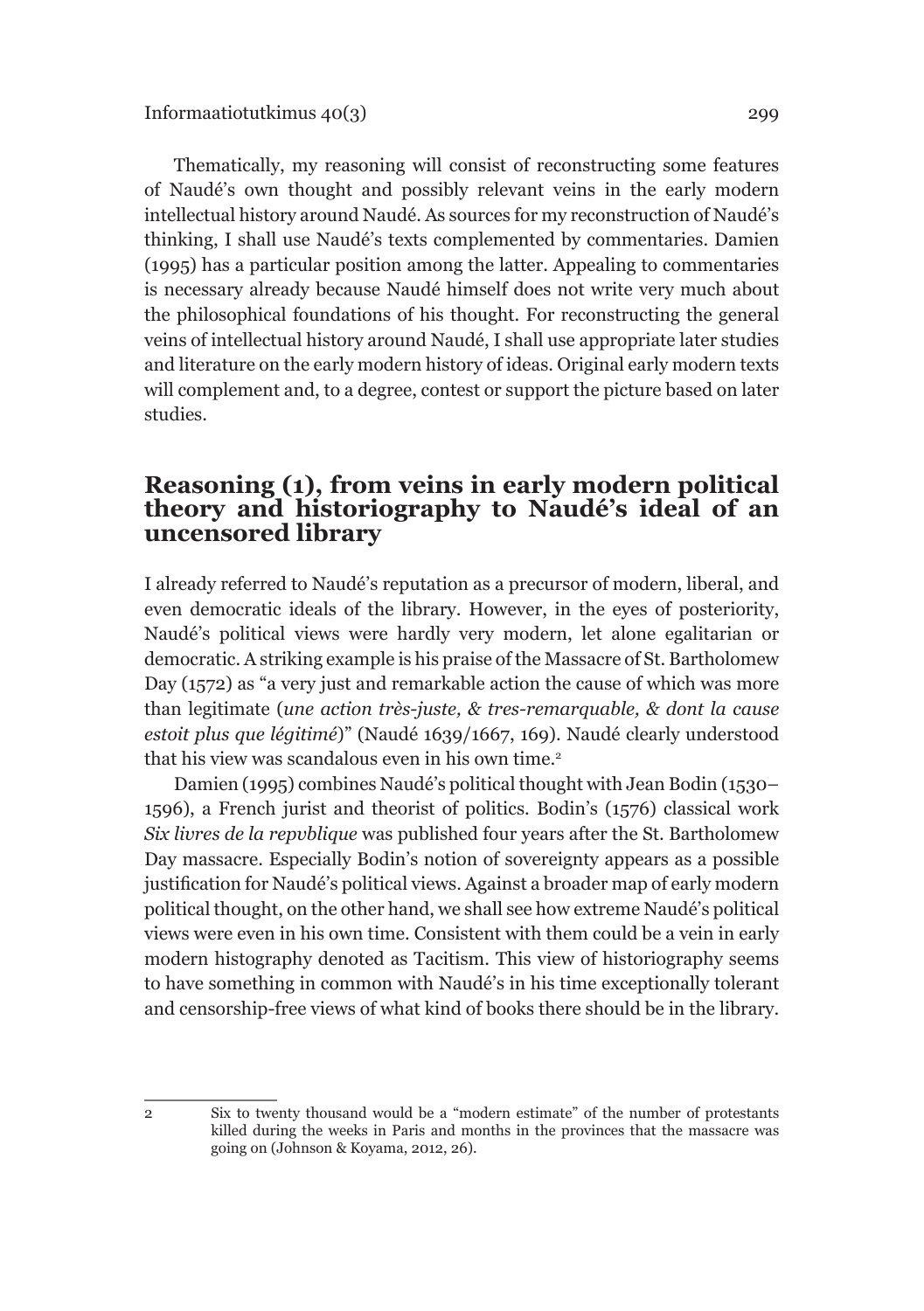### **Jean Bodin**'**s political theory and Naudé**'**s** '**engineerish**' **conception of politics**

According to Bodin, the state or "*la republique*" (republic or commonwealth or, in the English translation from 1606, for instance, commonweale), is

… a lawfull gouernment of many families, and of that which vnto them in common belongeth, with a puissant soueraigntie (*vn droit qouuernement de plusieurs menages, & de ce qui leur est cõmun, auec puissâce souueraine*) (Bodin 1576, 2; transl. from Bodin 1576/1606, 1.)

In early modern France and even in Bodin's mind, probably, the sovereign would most plausibly be the king.3 Then again, the notion of the republic with Bodin is quite general and reflects Aristotle's (-322BC/1959, 281–283) classical classification of the forms of government, though omitting the corrupted forms. According to Bodin, "there are but three estates or sorts of Commonweales", which are "Monarchie", "Aristocratie", and "Democratie or a popular estate". (Bodin 1576, 219; transl. from Bodin 1576/1606, 184.) The fundamental claim with Bodin would be that sovereign and sovereignty are essential elements in the republic or state ("*le fondemet principale de toute Republique*", Bodin 1576, 152). It would be only secondary that the king is the sovereign.

There has been an already classical consensus of Bodin's significant position within the history of the notion of sovereignty in political theory (see, for instance, Merriam 1900, 134 ). Bodin reasoned that nothing could restrict the sovereign since otherwise, no sovereignty would exist, as if by definition. Among other things, Bodin (1576, 133 ff.) ponders whether conventions made and promises and laws given by the sovereign or some earlier king could restrict the sovereign. Though depending on more specified conditions, the answer in many cases is that they cannot.

Naudé, in his *Bibliographia politica*, praises Bodin as a theorist like whom there was no one in hundred (Naudé 1633/1641, 40).5 Importantly for Naudé, according to Damien (1995, 218), politics became in Bodin's thought a valid field of scholarship on its own. No more was it merely an applied field of carrying out what theology or otherwise founded morals demanded.

<sup>3</sup> Applying the so-called Salic Law excluded the option of a sovereign queen in the French kingdom.

<sup>4</sup> Merriam writes: "The first systematic discussion of the nature of sovereignty was made in France by Jean Bodin."

<sup>5</sup> Freely translated, the original and more metaphorical Latin "*nullus tamen iaculum extra metam expediuit excepto Ioanne Bodino*" (Naudé 1633, 32) tells that none but Bodin threw the javelin far enough.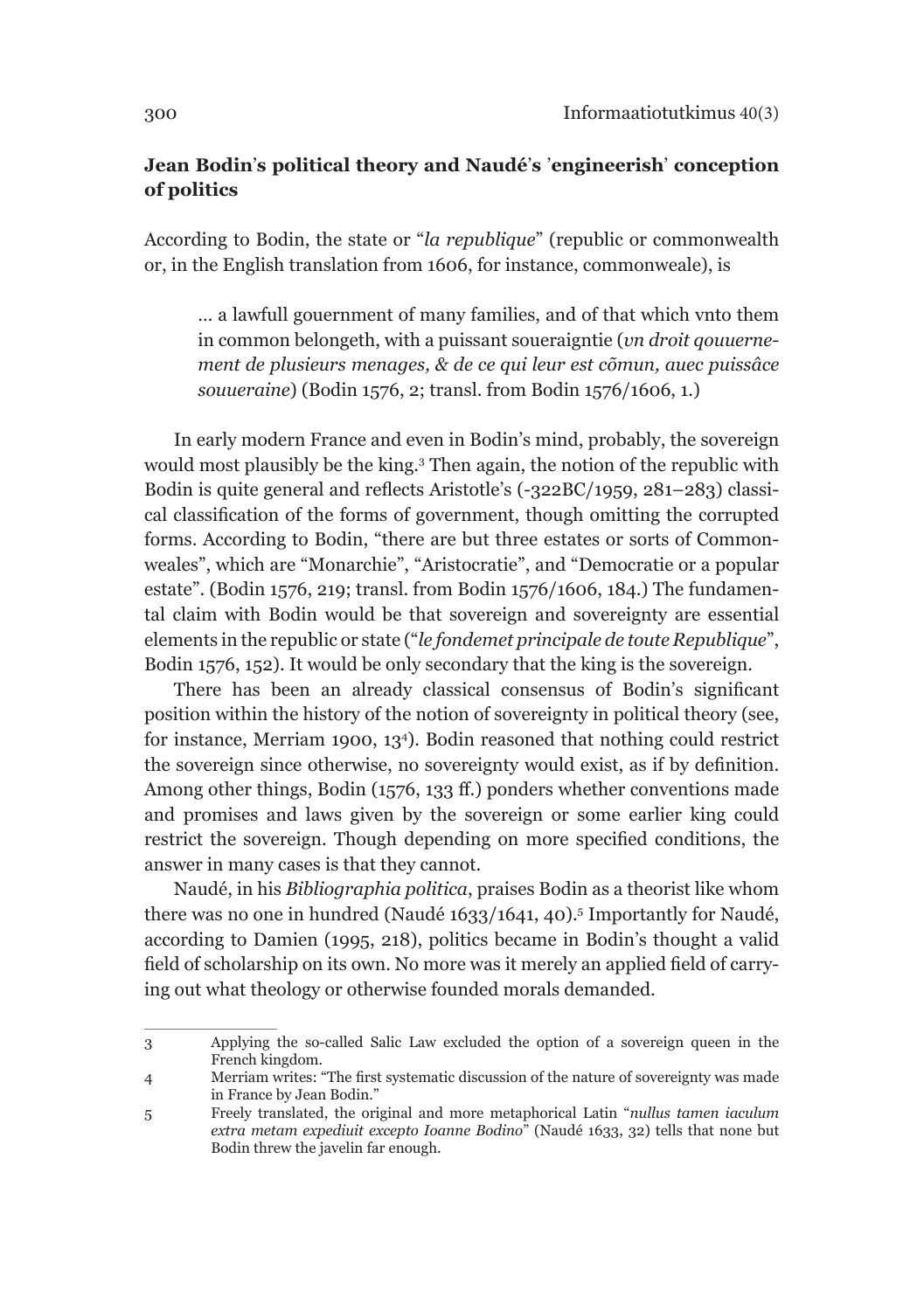According to Naudé (1633, 42 and 1633/1641, 54), there are three tasks on which everything else in politics ("*administration politique des Royaumes & des Estats*") would depend. Summarised by Damien (1995, 223), they would be (i) establishing, (ii) maintaining, and (iii) and developing the state. In Naudé's own more wordy formulation, the last of these is related to situations where the state is about to collapse. Rather than a practice of carrying out some moral ideals, God's will, or otherwise based morality or ideals of justice, politics thus conceived of would be very much a socio-technological matter, an 'engineerish' activity of maintaining and protecting the state at any cost. For Naudé, good politics required even fine-mechanical skills. Minute moves or events can save or destroy whole empires (see Naudé 1639, 224–225).

Considering what one was supposed to write or say publicly, a kind of depreciation of religion was particularly controversial. Damien writes as follows about Naudé's view of Church:

It [the Church] thus constitutes itself as an institutional apparatus of domination of opinions, which are necessary for conserving the established political order (Damien 1995, 133).

(See also, for instance, Naudé 1639/1667, 247.) We probably should notice here that with Bodin, there are frequently appeals to moral and religious foundations to be respected.

According to Preston King (1974, 291 ff.), there is a tension between justice and maintaining order throughout Bodin's thought. The sovereign should also respect some rights of the subjects and particularly their proprietary rights. Illustrative enough is Bodin's quotation from Seneca: "Vnto kings belonged the power of all things, and vnto particular men the proprierie (*Ad reges potestas omnium pertinet, ad singulos proprietas*)." (Bodin 1576, 151; transl. from Bodin 1576/1606, 110.) Furthermore, the sovereign should not act contrary to the "law of nature and God (*la loi de nature et de Dieu*)" (op. cit. 130, for instance; transl. from Bodin 1576/1606, 154). According to Bodin, on the other hand, "The sovereign, like the subject, is bound by the law of God and of nature, but his obligation in this respect is to God, by whom it will be enforced" (Dunning 1896, 94). In this sense, the king's obedience to the law of nature and God would become a matter of conscience purely and remain between the sovereign and God only. This way, Bodin could have wished to exclude all authority appealing to religious arguments and exercised over the sovereign by any human agents, such as the Church or pope. Simultaneously, he could have avoided accusations of ungodliness – though we perhaps should not assume that his motives were only tactical. In any case, King (1974, 295) quotes quite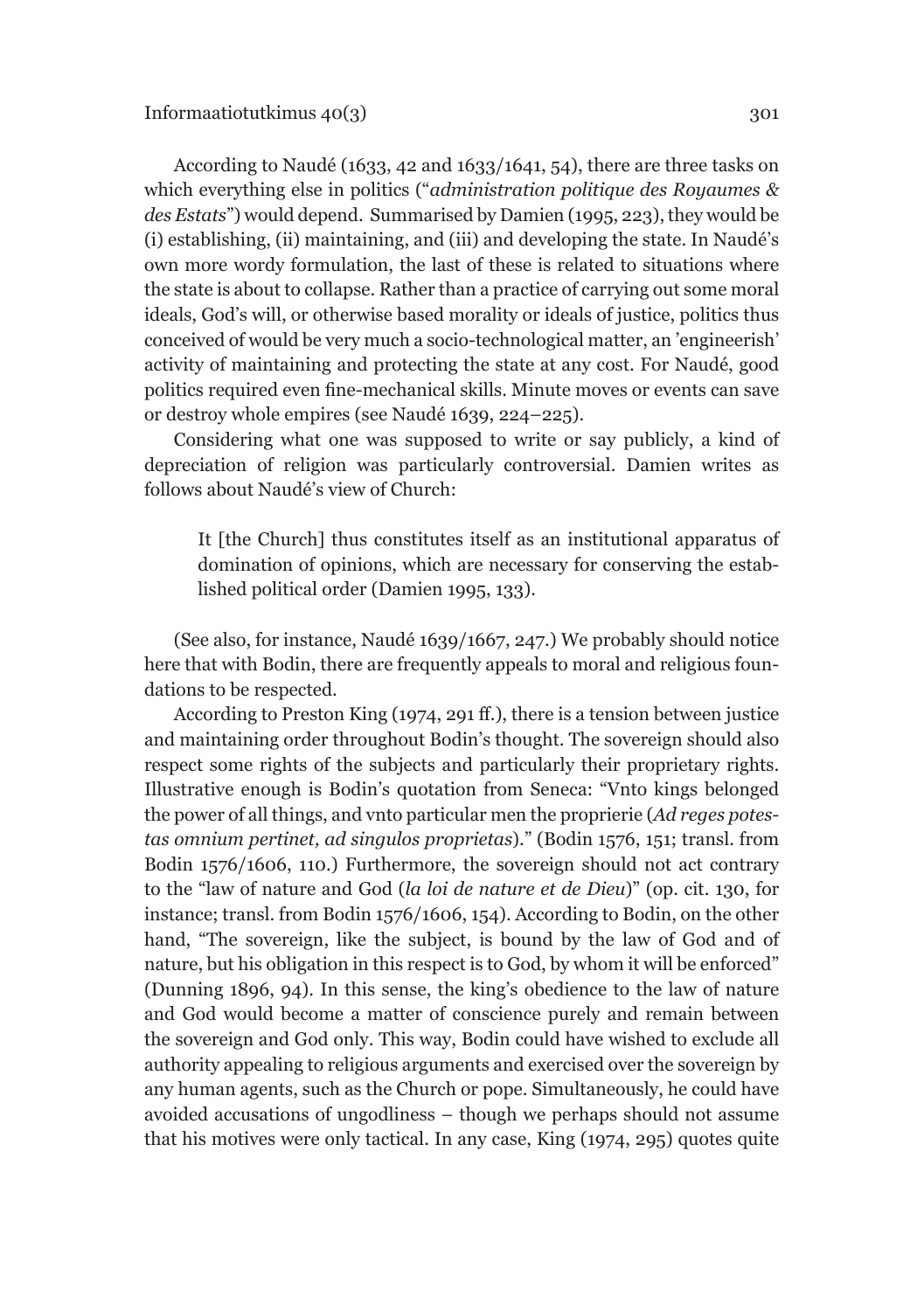approvingly J.U. Lewis's claim that "social and political order rather than justice is given a priority all through the *Six Books*" by Bodin. The protection for the subject could remain with Bodin "a flimsy and highly theoretical notion of natural law, which the king was supposed to observe (Hoffman 1994, 249).<sup>6</sup>

The aspects of Bodin's thought discussed here, in any case, could suggest that exclusion of morality from politics was much more radical with Naudé than with Bodin. Naudé (1625, 73) also saw mechanics as the ideal among all the sciences, which perhaps shows that purely technical patterns could have dominated his thinking throughout. In some instances, he looks at the whole of the universe – including, among other things, social phenomena such as the towns, religions, and kingdoms – as a "great Machine (*grande Machine*)" and thus also as subjects to change and corruption (Naudé 1653/1739, 143–144). Affected by corruption, the state too can break and needs repairing. For Naudé, on the other hand, such repairing would have been a purely technical task, very much like repairing any engine. Justice and other moral ideals would probably matter only as far as they – or an illusion of them – could make the state stronger.

### **Naudé's extraordinary radicality within a wider map of the early modern political thought**

Before going ahead, I still should emphasise that the issue here is not how people – particularly those in power – actually were thinking and acting. Following kinds of questions arise, instead. How political and moral issues tended to be discussed? What was appropriate to express publicly? What the authors, nevertheless, considered necessary to write because of the subject matters dealt with in their texts?

One could see a bend – though not a total break – in appealing to moral arguments during the first modern centuries. Many traditions of political morality were well alive.7 The notion that typically denoted the intellectual

<sup>6</sup> Furthermore, in many of the cases of appealing to the law of God, Bodin actually is reminding the judges of their obligation to punish severely enough since it is the demand of the law of God (Bodin 1576, 364, for instance). Then again, the law of God as an argument against slavery, for instance, has a different role related to the rights of people (Bodin 1576, 45).

<sup>7</sup> We perhaps could see a sharper and even somehow dramatic break, related to the secularisation of thought, in the early modern centuries. Religiously based morality could have quite simple and forcing inner logic: if God is good – or, even the determinant of goodness – what God wills would undoubtedly be good, as if by definition, and it would be righteous to heed this supreme guidance. Once this logic becomes even a little less convincing – as in some respects, at least, was the case in the early modern centuries – the situation becomes much more complicated.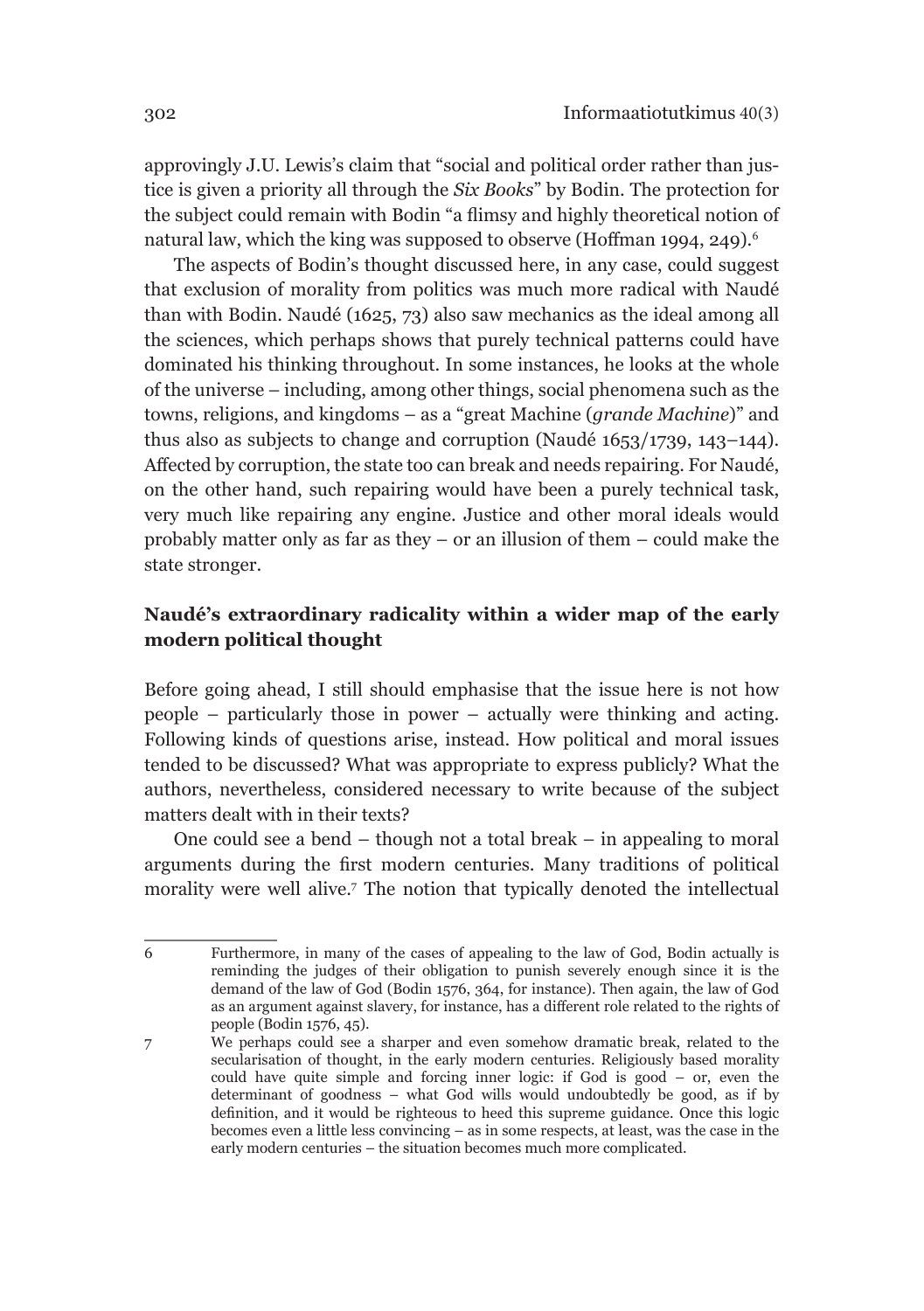foundation, reason, wisdom, etc., needed and to be applied by those using the power within politics was prudence or *prudentia* (transl. to Latin from the Greek *phronesis*; I shall use below the Latin word). Jacob Soll's (2014) account of the developments of the notion is illustrative as a starting point for contextualising Naudé's thoughts. With Socrates, Plato, Aristotle, and Cicero in Greece and Roman Antiquity, the notion of *phronesis*, or *prudentia*, evolved with emphasis oscillating between morality and the practical capacity of effective action. The same oscillation continued in the Middle Age, though influenced now by Christianity. For Church Father Augustine (354–430), *prudentia* was dominantly spiritual, whereas later, with Thomas Aquinas (1225–1274), also the other moments of the ancient notion gained attention once again.

Synthesising Aristotle, Cicero, and Augustine, Aquinas created a practical yet necessarily moral theory of prudence, thus mixing Aristotelian political philosophy with Christian views of the state. (Soll 2014, 36.)

Closer to Naudé's time, the situation becomes complex. Many of Niccoló Machiavelli's (1469–1527) contemporaries, according to Soll, had still "appropriated Aristotelian and Ciceronian theories of prudence in the context of Christian humanism". With Machiavelli, in turn, *prudentia* (*prudenza*) was "a tool for dissimulating vice and retaining political power" and purely secular cleverness for effective political actions (Op. cit., 37). More than Machiavelli himself here matters the meaning of the notorious Machiavellism in Naudé's intellectual environment. After the Massacre of Saint Bartholomew Day, "many Protestants and Catholic moderates believed that the fanatical attack had been inspired by a Machiavellian form of political cynicism and cruelty" (op. cit, 31, see also Beam 1982, 35–41). In a kind of renaissance of the Machiavellian thought, the Flamish philologist and political theorist Justus Lipsius (or Lipse, 1547–1606) – with modifications perhaps aiming at better 'salon eligibility' – became influential (Soll 2014, 32).

Christian traditions and the effectiveness of government, on the other hand, did not exclude each other necessarily. Ferenc Hörcher (2019) outlines the tensions in early modern political thought in terms of (i) the political realism of Machiavellian views "feared to include a break away from traditional Christian values" (op. cit., 162), (ii) the "classical and Christian teachings of the role of virtue in politics" (op. cit. 167), and Hörcher's article's actual topic, i.e. (iii) the efforts to combine (i) and (ii), Lipsius and Michel de Montaigne as examples (see also Hörcher 2016). The foundations of the state should be the "reign of God (*Régne de Dieu*)" writes even Cardinal Richelieu (-1642/1689, 244), the mighty and at least by his reputation ruthless first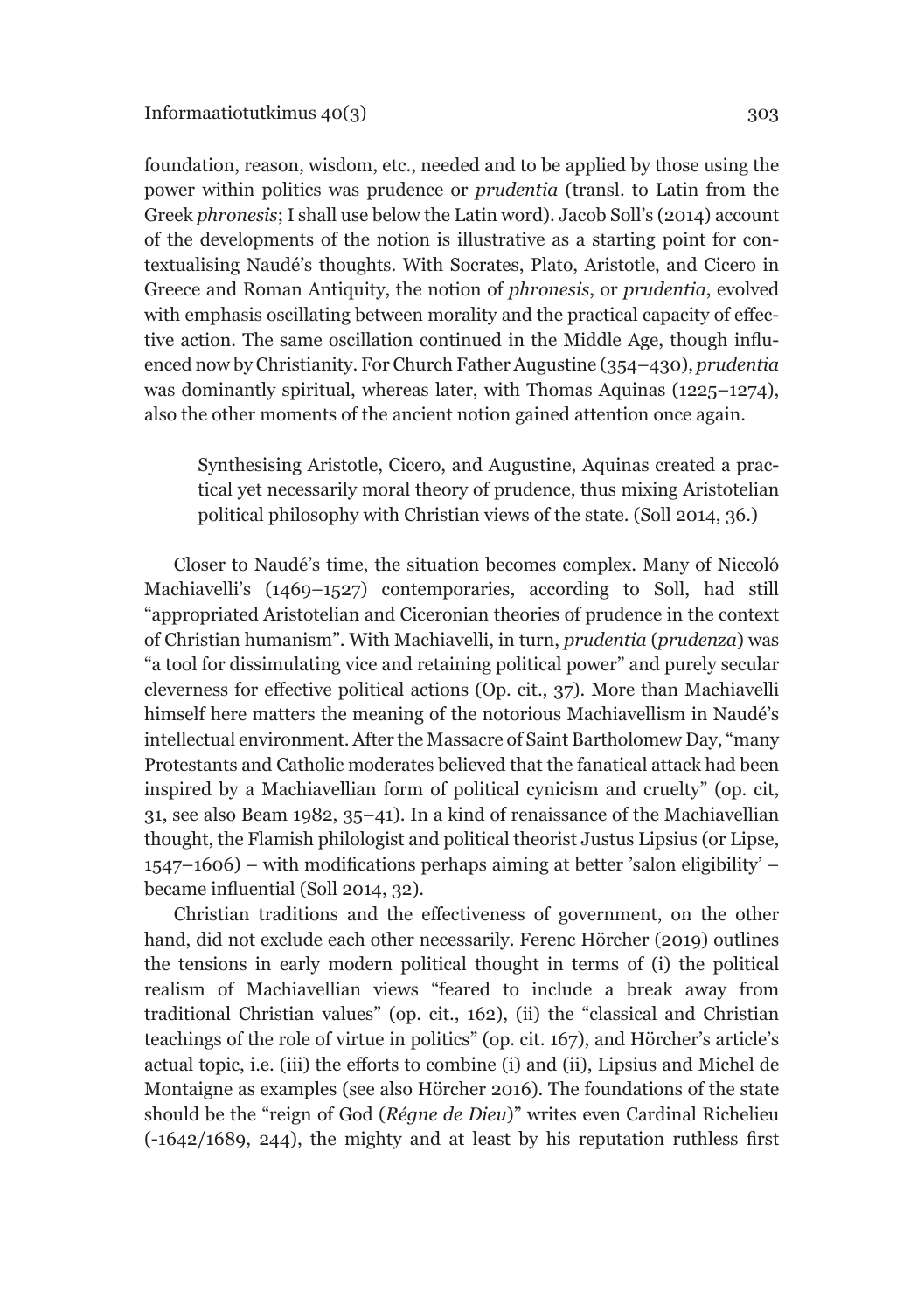minister of King Louis XIII. Appealing to natural law was frequent (see, for instance, Hörcher 2016, 200). We already saw above how even Bodin demanded that the sovereign should respect the law of nature and God and the subjects' proprietary rights, for instance.

Even ideals like freedom and equality had been present in early modern political thought. By the notion of "exclusivist republicanism", James Hankins (2016, 73) means political ideal that would exclude the hereditary power and makes the will of the people the only legitimate foundation. Hankins also writes that for Leonardo Bruni (circa 1370–1444), the chancellor of the early phase of the republic of Florence, "Political equality makes for freedom, and freedom for justice" (op. cit. 86). Such radical egalitarianism certainly was marginal in early modern France. The circles within or close to which Naudé lived – and Naudé himself, especially – hardly saw much realism in it.8

The later developments in Florence, on the other hand, manifest one particular early modern trend – a political megatrend, actually – that also Naudé probably engaged quite full-heartedly. Alessandro de' Medici – an illegitimate descendant of the earlier, at least in their public conduct quite exclusively republican Medicis – became in 1532 the duke of the Florentine Republic. Power thus becomes hereditary in the former – and, we should remind, in itself rather oligarchic – Florentine Republic and the Grand Duchy of Tuscany formed soon afterwards. (See, for instance, Boutier & Sintomer 2014, 1084.) During the first modern centuries, a general trend was that trust in the merits of mighty central power and absolute monarchy advanced. Royal absolutism overcame the feudal order with its relatively firm and well-defined rights of nobility. Similar was the fate of more or less exclusively republican ideals based – to a degree, at least – on the rights of the citizens. We shall see this mainstream below once again within the Vician philosophy of history.

Viewed against this background, Naudé's political thought and what he wrote seems to represent the bend in appealing to moral arguments about and around early modern politics in an exceptionally radical manner. Particularly illustrative could be to return to the notion of *prudentia* with a comparison between Naudé and Lipsius (1589/1632, 178 ff.). Lipsius had a kind of 'pure' *prudentia*, on the one hand, and what he denoted as *prudentia* 

<sup>8</sup> We perhaps should notice Étienne de La Boétie (1530–1563) and his text *Le discours de la servitude volontaire ou le contr'un* (La Boétie 1549/1576/2009). The very beginning of the passionate and relatively short text is quite illustrative. "Homer tells that one day, speaking in public, Odysseus said to the Greeks: It is not good to have many masters; let us have only one of them." One should have concluded, according to La Boétie, that "domination of many masters cannot be good since the power of one, once he takes the title of master, is hard and disgusting." (Op. cit 11.)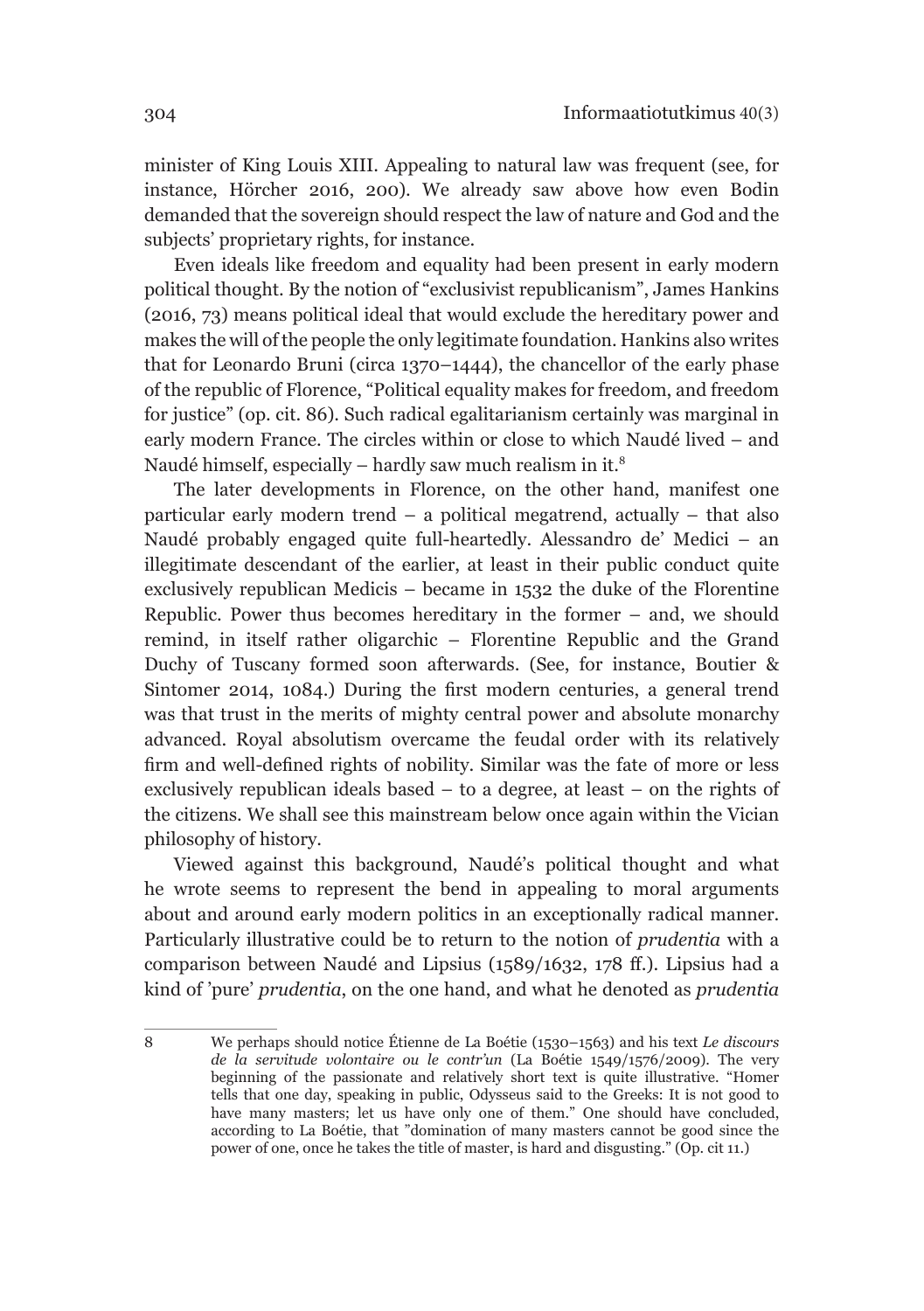*mixta*, on the other. Naudé (1639/1667, 53) as well divided the forms of *prudentia* into (i) "ordinary and easy, proceeding along the usual paths and without exceeding the laws and customs of the country" and (ii) "extraordinary, more rigorous, severe and difficult". Like Lipsius' *prudentia mixta*, the latter would be the logic to be followed in extraordinary situations seriously threatening the state. It would allow otherwise forbidden and illegal courses of action. Lipsius (1589/1632, 182–183), furthermore, classifies such actions or frauds into light (*levis*), medium (*media*), and grave (*gravis*) ones. Lipsius recommends the frauds classified light and tolerates those classified to the medium level but sharply excludes the grave ones: "*istam damno*" (op. cit. 183). As we saw, Naudé was ready to defend actions like murdering thousands of people. Such murdering probably went well beyond the light and medium frauds accepted or even recommended by Lipsius – the man characterised by Soll as a Machiavellian. Naudé, furthermore, actually marginalises and even banalises ordinary *prudentia*, which would have no use in politics, which Naudé actually identified with coup d'etat, according to Damien (1995, 229 and 252).

According to Jean-Pierre Cavaillé, what drove Naudé was the "concern of showing that he goes further (*soin à montrer qu'il va plus loin*)" than others. Cavaillé's remark could also tell something about Naudé's person, character, and mentality. Naudé's positive words of men like Emperor Tiberius or King Louis XI of France was illustrative in this sense (Naudé 1639/1667, 55). One closer to the mainstream of political thought considered mentioning, let alone praising, those men a sign of notorious Machiavellism (Bakos 1991, 400–401).

While dealing with Naudé's position on politics and morality, Cavaillé further refers to Aristotle's notions of *phronesis* and *techne*. He concludes that Naudés position seems "unreducible to the Aristotelian eminently moral definition of phronesis that orients all the actions towards the good (*irréductible à la définition aristotélicienne de la phronèsis, éminemment morale, qui oriente toutes les actions vers le bien*)". According to Cavaillé, however, neither would Naudé's view reduce to purely technical intelligence. Following Cavaillé's thought, as we perhaps could summarise it, the *prudentia* of coup d'etats would be a virtue. It would be virtuous to make oneself free from all the moral hesitations inherited from the past but useless in the present situation. (Cavaillé 2006.)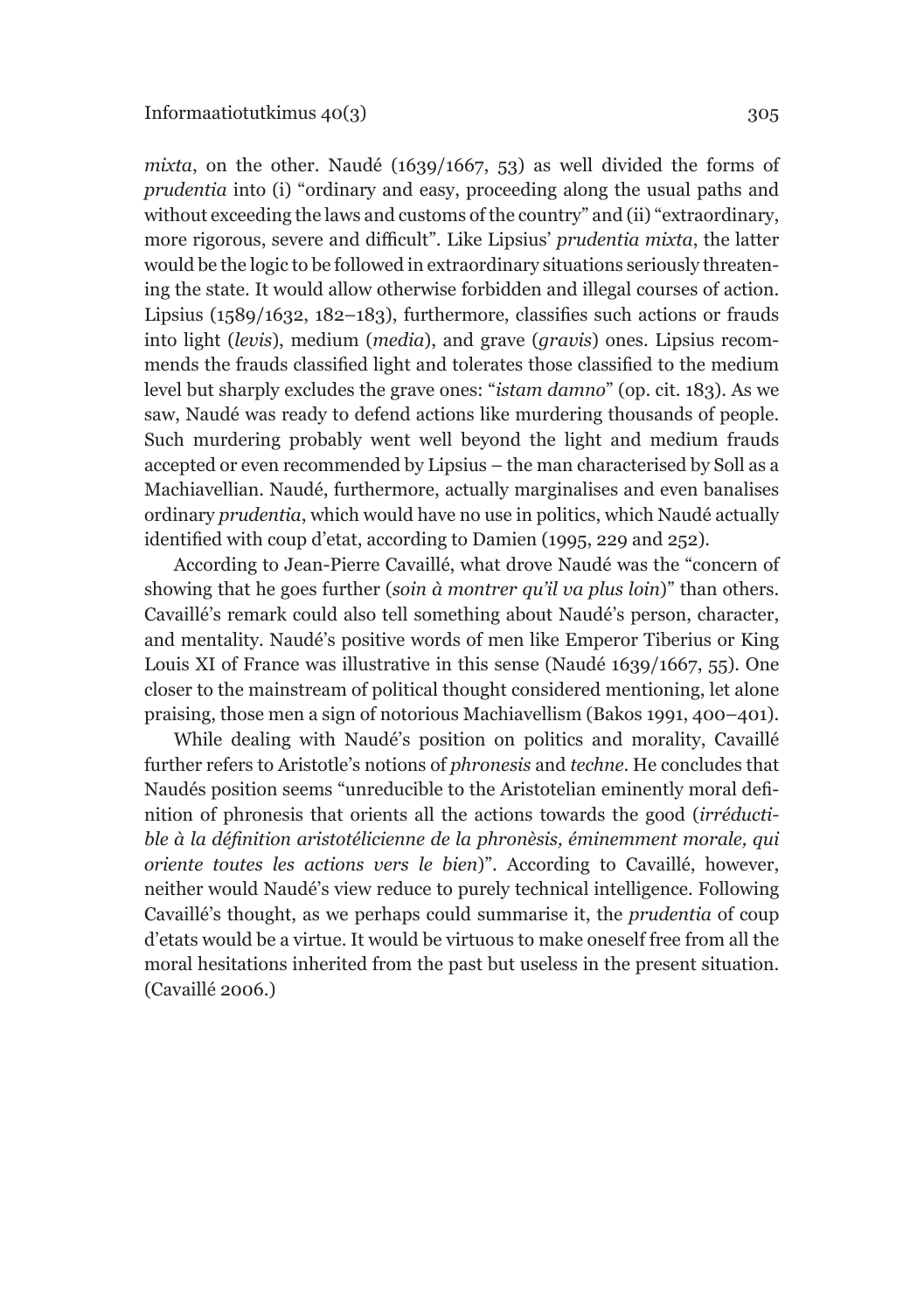#### **The early phase of the early modern Tacitist historiography and Naudé**'**s uncensored library**

The developments of the notion of *prudentia* could provide us with a promising candidate for expressing what actually is the understanding required in politics. Because of the Naudéan desperation excluding all ontotheological foundations, history is very significant as the source of *prudentia*. We could now ask what kind of history and view into the past could be a foundation of the kind of *prudentia* that the Naudéan library plausibly should advance.

I would here pay attention to a vein denoted as Tacitism in early modern historiography. Depicted by Soll (2003), Tacitism in this sense meant an "empirical" approach based on sources and opposed to the other kind of history-writing, denoted as Ciceronian and characterised by emphasising eloquence in telling about the past. Soll writes:

In his masterwork of historical method, the *Methodus ad facilem historiarum cognitionem* (1566) Bodin describes the connection between pragmatic politics and accurate history. Going against the Ciceronian school of historical rhetoric, he insists that eloquence constitutes an obstacle to the truth. (Op. cit., 300.)

Soll also mentions the manuscript *Reqveil des roys de France*, collected for the young king, Charles IX, by the royal archivist Jean du Tillet. The book is by its nature a kind of basic education and handbook for the ruler, containing plenty of details of the history of the French Kingdom, the kings and queens, their heirs, nobility, administrational bodies, etc. (Du Tillet 1545/1566; see also Du Tillet 15??/1580.)

On the other hand, the accurate and unembellished writing about the suspicious, sometimes cunning, and now and then even outrageous methods of using power gave the critics good starting points, particularly after the books were published in smaller formats and cheaper editions. Tacitist historiography thus evolved into criticism of prevailing political conditions and practices.

Quite a noteworthy example mentioned by Soll (2003, 306–307) of Tacitism is *Istoria del Concilio Tridentino* by Paolo Sarpi (1552–1623), a Venetian statesman. The book was initially published in 1619 in London by pseudonym Pietro Soave Polano. Sarpi was criticising or even denigrating the Council of Trent (1545–1563) that was most important for the Catholic Reformation. (Sarpi 1619/1974.) The book was a part of the struggle between two state-like sides, the *Serenissima repubblica di Venezia* and Papacy or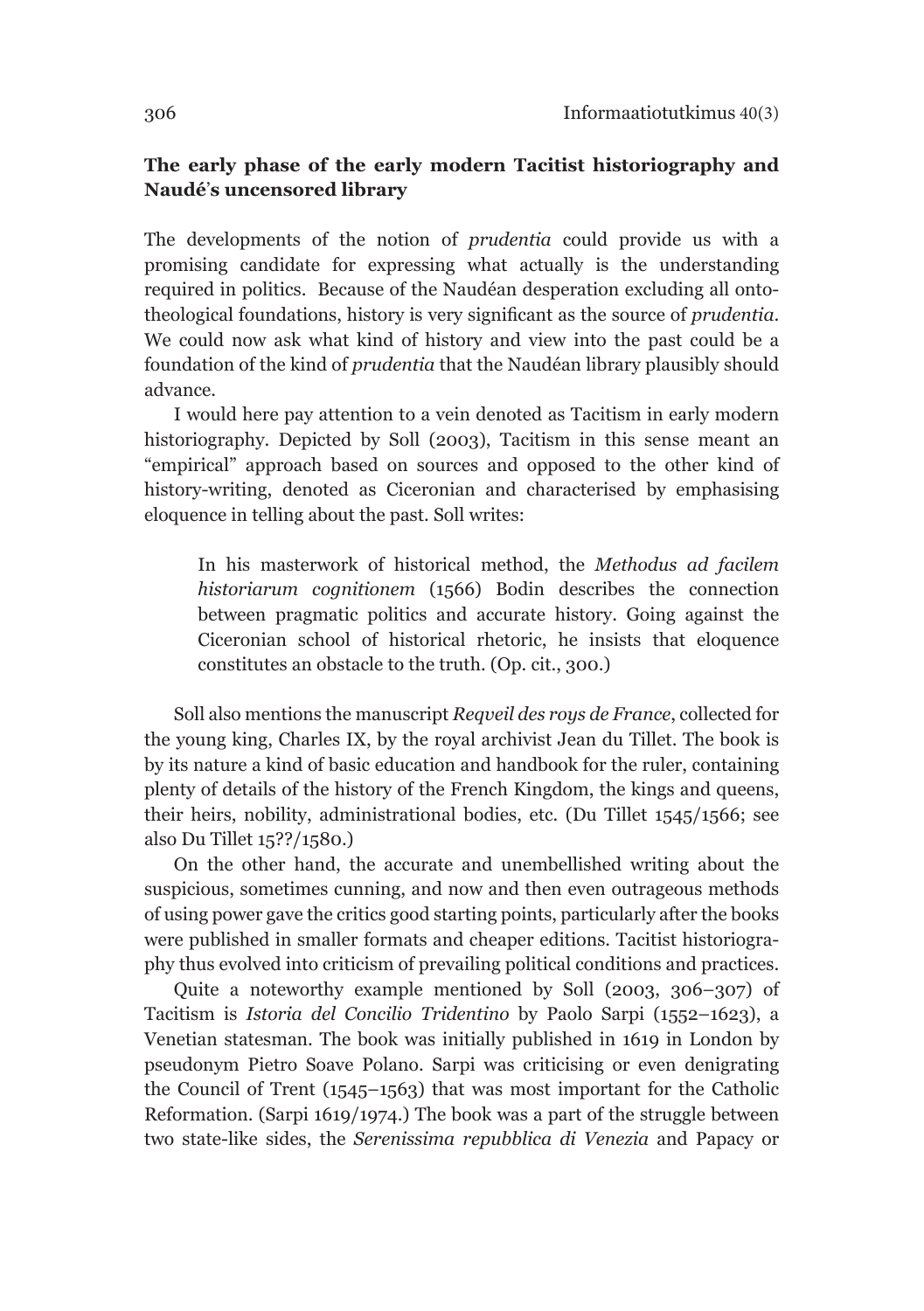the Holy Siege, and, in this sense, belonged to foreign politics. Defending the secular power in a single state – were it Venice or France – against the papal authority should have pleased Naudé. On the other hand, we also could see Sarpi's book criticising the practices of power within the Catholic world as a whole. In this sense, it would come closer to the later critical Tacitism's typical thematic of criticising the political order and power within some particular state and society. Naude perhaps did not appreciate such criticism by the subjects or those otherwise inferior in the established order. In any case, Naudé's comments in his Bibliographia politica on Sarpi's book were not very favourable (see Naudé 1633, 108).9

Soll still mentions as representatives of the later critical Tacitism authors like Pierre Bayle (1647–1706), the classic of the freedom of conscience, and Montesquieu (1689–1755). Still another example of this phase in Tacitist historiography could be *Essai sur le despotisme* by Count Honore-Gabriel de Mirabeau (1775), a nobleman who later became one of the leading figures of the early years of the Great Revolution (see, e.g. Hardman 1999, 26–27). Not many of the French kings mentioned by Mirabeau did avoid the blame of despotism – though there were some exceptions, such as Henri IV (Mirabeau 1775, 95 and 100, for instance).

Soll (2003, 306) writes that "by the beginning of the seventeenth century the critical Tacitean tradition evolved out of the control of crown," and less than hundred years later, "the crown perceived critical history as a serious menace to absolutism." Soll ends his account of the critical Tacitist historians as follows:

Their use of historical induction and their handling of evidence were rhetorical products of the Tacitean tradition. Yet their Tacitism was 'red'. It would be viewed as a revolutionary invitation by the immediate

<sup>9</sup> Notwithstanding all said, it still is a little surprising that Naudé (1633, 108) seems not to appreciate Sarpi's (or Soave's) book. Naudé and Sarpi had much in common. Sarpi appreciated Gallicanism and the French party of *politiques* that wished to exclude religious controversies from politics (Wootton 1983, 34 ff.). Neither of these ideas was far from Naudé's thought either. On the other hand, there was some discussion about whether all told by Sarpi in *Istoria del Concilio Tridentino* had a solid foundation in sources (op. cit., 104). A problem explicitly mentioned by Naudé is that *storia del Concilio Tridentino* – like several other books and authors, Machiavelli included – unveils so-called secrets of state or *arcana imperii* that should remain secret (Naudé 1633, 108; see also Catteeuw 2010). What comes to Machiavelli, interestingly enough, his name has disappeared from the list of those criticised along with Sarpi's book in the French translation *La bibliographie politiqve dv Sr Navde* from 1641 (see Naudé 1633/1641, 156).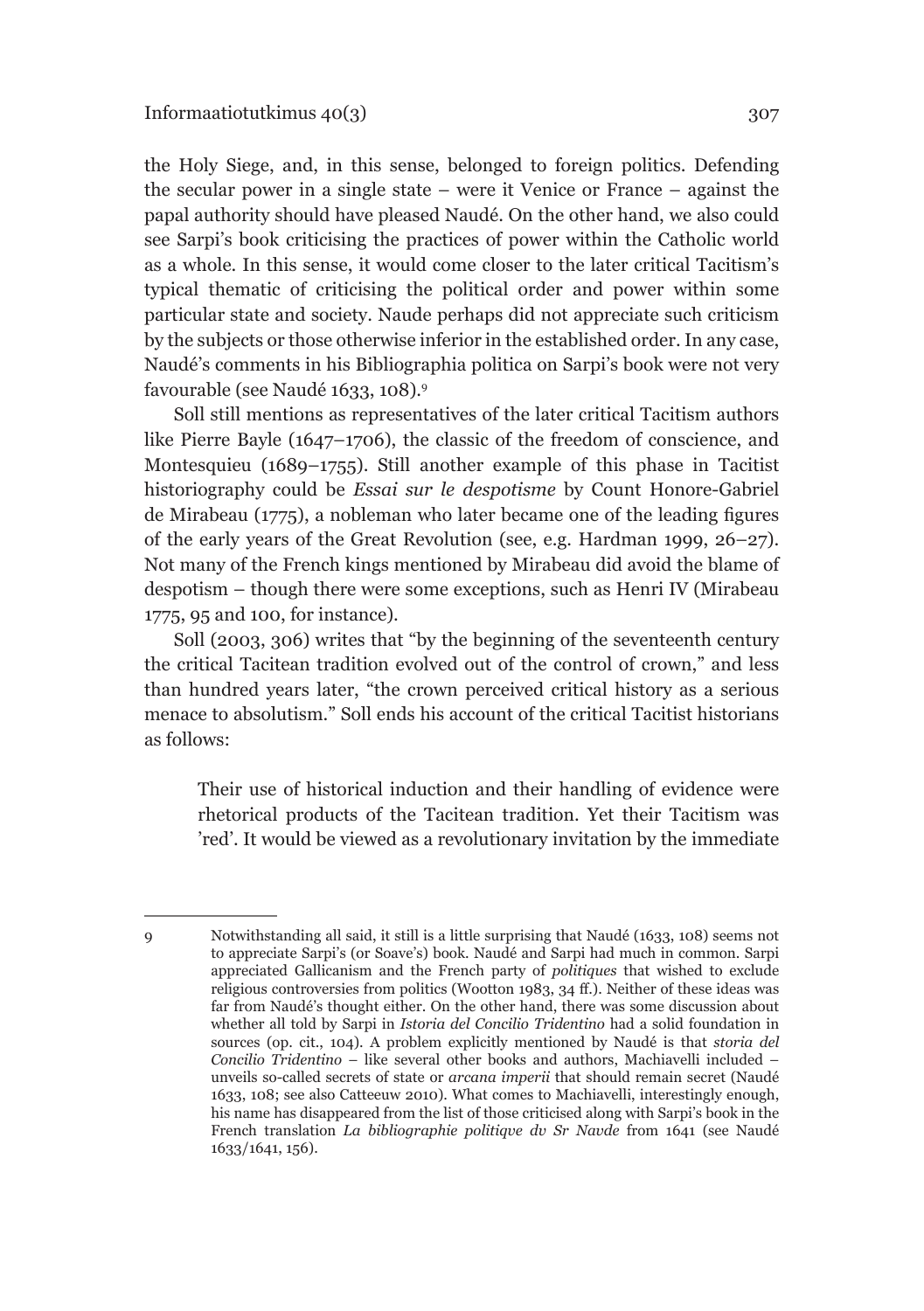inheritors of 1789. Critical history had evolved into a tool to dismantle the very crown that Bodin had tried so hard to protect. (Soll 2003, 316).

Neither could we assume that the doubts about the justification of power present in the Early-Englightenment – let alone the ideals of the French Great Revolution – would have been very consistent with Naudé's thought.10

On the other hand, we could plausibly consider similar ideas behind the early phase of the early modern current of Tacitist historiography and the Naudéan censorship-free library. Soll (2003, 304 ff.) refers to this early phase as "royal Tacitism" and combines it with the names such as Bodin, du Tillet, and Lipsius. Unlike critical Tacitism, where the accurate history presentations revealed quite suspicious ways of exercising power, royal Tacitism gave good examples from which the one in power could learn governing skills. Naudé's *Considerations*, of course, provides us with plenty of examples of such teachings for particularly extraordinary situations – though Naudé himself planned to have printed only twelve copies and thus reserve the book for quite a restricted audience (see Naudé 1639, *Au lecteur*).

According to Damien (1995, 263 ff.), Naudé's ideal for the king's or ministers' counsellor would be "the man without qualities (*l'homme sans qualité*)", the librarian who had no ambitions of his own that could corrupt his advice. While counselling the king or minister, furthermore, the librarian could draw from all the knowledge in his library – and, we could add there now, from history viewed in the Tacitist manner. Concretely, such Tacitism could consist of ways of writing as well as assumed ways of and motivations in reading about the past. The royal-Tacitist historian could be *un historien sans qualité*, thus anticipating some dominant ideals of later historiography and the positivist ideals of science there.

Given the above assumption of Naudé's conception of politics as a socio-technological or 'engineerish' activity, we probably should think that both the Naudéan library and history would be kind of 'model books'. Both history and the Naudean library would cumulate experience of the better or worse results of some particular courses of action in some particular kinds of situations. To base one's political moves realistically on facts, one should have an open mind to all that someone has said about the reality and facts.

<sup>10</sup> Reminiscent of Tacitism as a part of the Enlightenment, Soll (2014, 51–53) goes ahead with the notion of prudentia and Machiavellism. We could somewhat simplistically say that in the transformations in the notion of prudentia, one first addressed the prince and then the state, suggesting for both of them some self-preservation. Finally, however, one would recommend self-preservation to individual citizens, thus approaching the ideas of individual citizens' rights.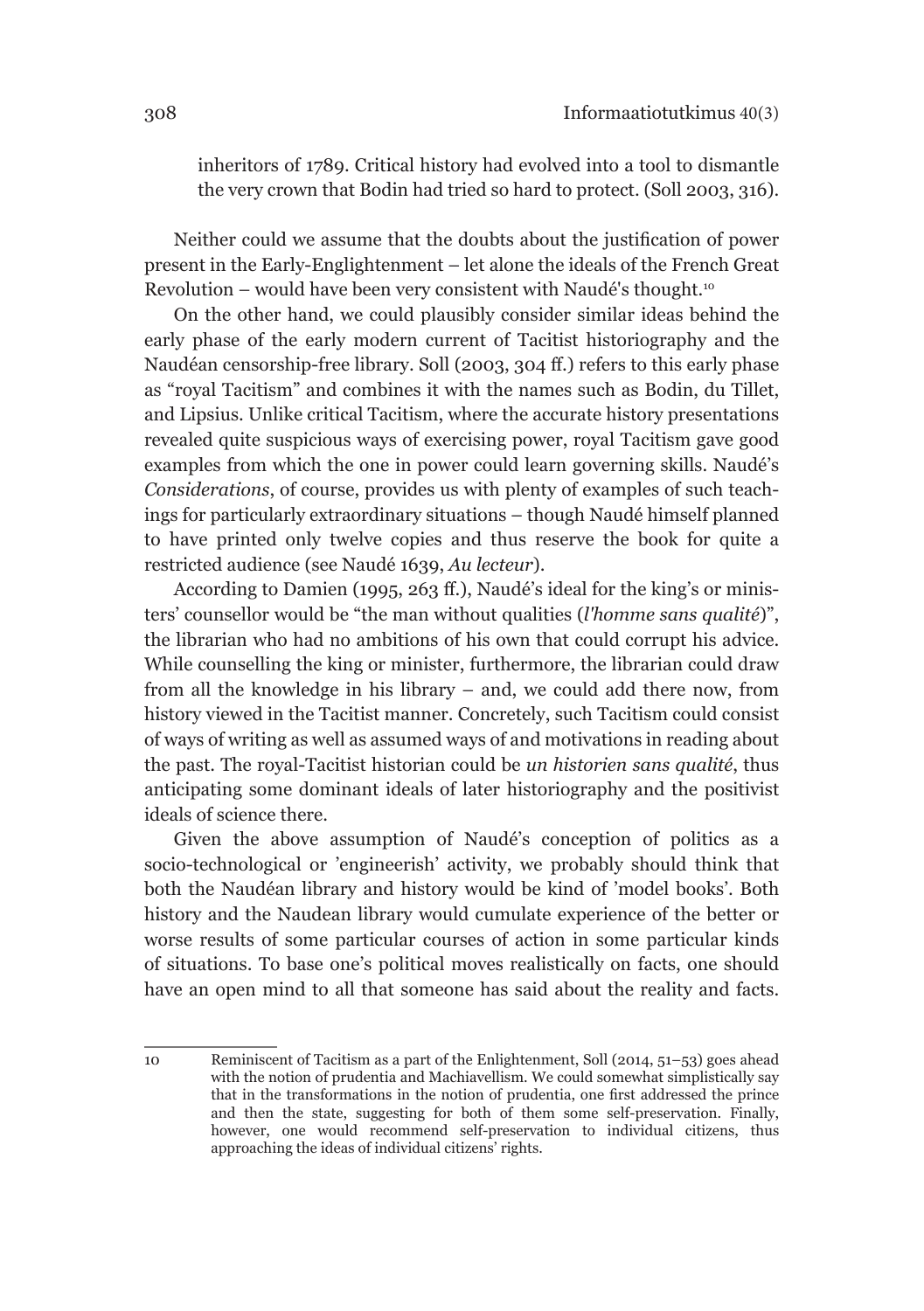However, moralising about the facts and reality – as critical Tacitism tended to do – could be in many respects even harmful in solving the faced problems.

# **Reasoning (2), from an alternative view to history towards Naudé's publicly open library**

Reasoning (1) above created a picture of Naudé's political thought where there was no much space for any moral obligations or restrictions for those in power. In Reasoning (2), I shall outline an option to relate Naudé's library thought to a fundamentally different way to look at history, which also was present in the early modern centuries.

Carolina Armenteros – in her monograph titled *The French idea of history*  and mainly treating of a French conservative politician, Joseph-Marie de Maistre  $(1753-1821)$  – emphasises as follows the significance of history in Naudé's thought already.

Naudé argued that the mind and spirit are best developed by common sense, which is in turn nurtured […] by readings in the human sciences and especially in history and literature. […] From a similarly erudite and anti-Cartesian point of view, Giambattista Vico (1668–1744) recommended […] that young minds be formed by reading the great writers of antiquity. (Armentros 2011, 99–100.)

We certainly can proceed here with a most reserved mind only. "To be sure, no straight line can be drawn from Naudé to Vico to […] to de Maistre" (Armentros 2011, 101). Some formulations by Damien could be encouraging us in this otherwise highly speculative exercise, however. $11$ 

<sup>11</sup> We could also see in this tradition some origins for ideas, which have appeared within various human, social, and cultural fields of scholarship since the late twentieth century, including LID-studies (see, for instance, Capurro 1992, Talja, Tuominen & Savolainen 2005, 89 ff., and Suominen 2016). As the linkage, we could see the idea of the utterly social foundation and nature of knowledge and understanding with more or less emphasised moments of traditions and historicality.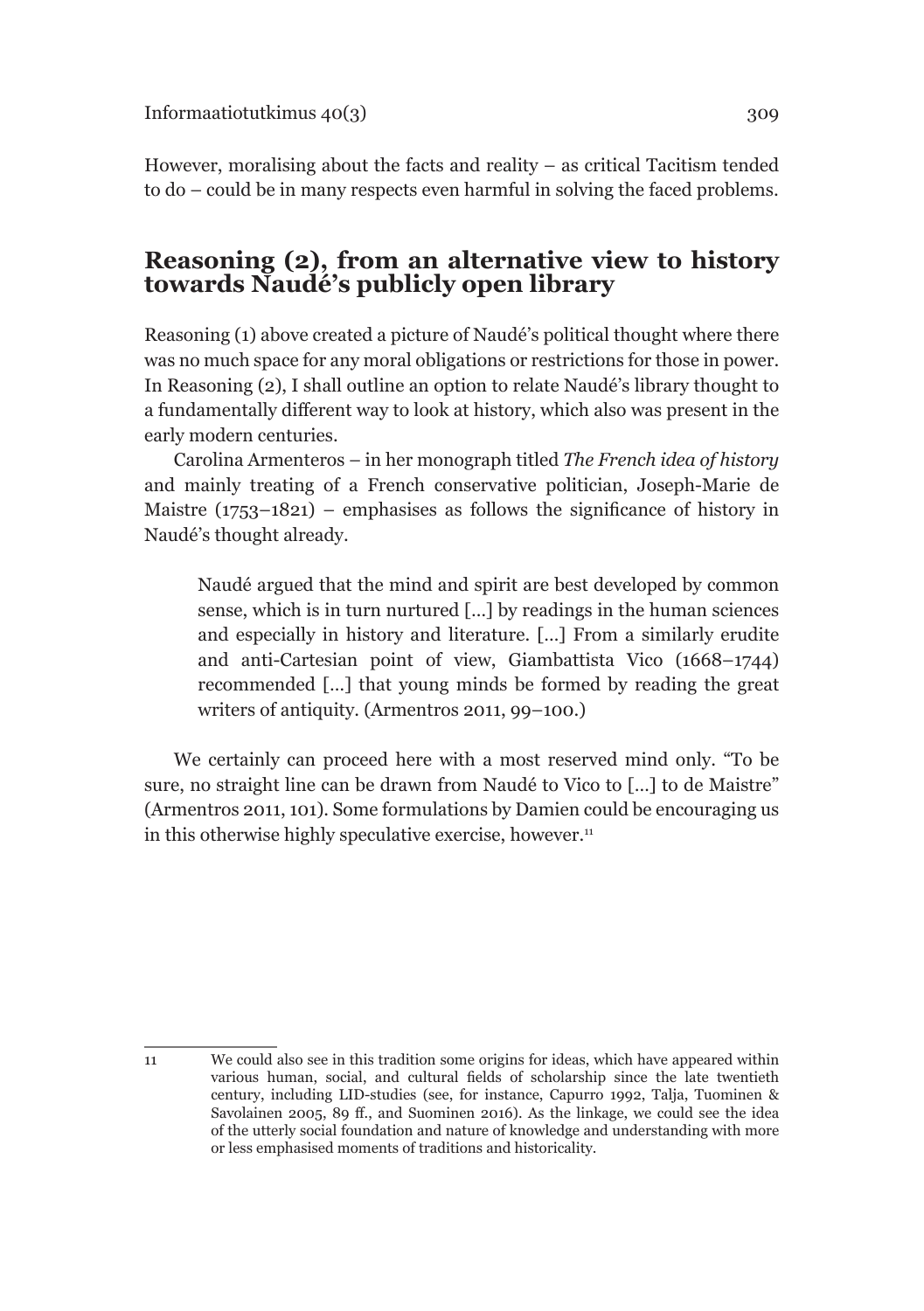### **Alternative views into history and the possible historical constitution of morality**

The Neapolitan historian Giambattista Vico – characterised even as the "Italian Hegel" (see, for instance, Ježić 2015, 273) – lived and created his philosophy of history less than a century after Naudé. A fundamental part of Vico's thought is the so-called *verum–factum* principle. We perhaps could express the idea shortly as follows. Humans can know about and have access to the rationality of the "world of nations or civil world" made by humans since "the true and the made are convertible (*verum et factum convertuntur*)" (Vico 1710/1835, 56). Vico writes:

Whoever reflects on this cannot but marvel that the philosophers should have bent all their energies to the study of the world of nature, which, since God made it, He alone knows; and that they should have neglected the study of the world of nations or civil world, which, since men had made it, men could hope to know. (Vico 1744/2015, 87; transl. from Vico 1744/1948, 86.)

Through making their history and society, a kind of common rationality would exist between the humans who have created societies and history, on the one hand, and the humans investigating them, on the other. The case with nature made by God is different, and for this reason, humans' ability to develop science and knowledge of nature is problematic and limited.

On the other hand, Vico's way to combine society and history did not become mainstream of the eighteenth-century Enlightenment. However, we can find in Vico's thought a way to see in a secular manner the origin and background of some ideals that later became the political Enlightenment's cornerstones. In any case, we could consider Vico's thought as an early instance of ideas of what I would denote as constitutive history, which I shall open a little later. Finally, our excursion to Vico might help us see Naudé's relatively straightforward and reduced political thought within the frame of a transition time between the Middle Age and earlier Renaissance, on the one hand, and the advancing modernity and Enlightenment, on the other (cf, Suominen 2019).

Related to my argumentation above, it is noteworthy that what history can constitute also contains virtues and, in this sense, morality (see, for instance, Miner 1998, 54 ff.). Vico's (1744/2015, 29, for instance) philosophy of history contains a periodicalisation of history, the (because of inescapable corruption recurring) sequence of the ages of Gods, heroes, and humans (*l'éta degli Dei /*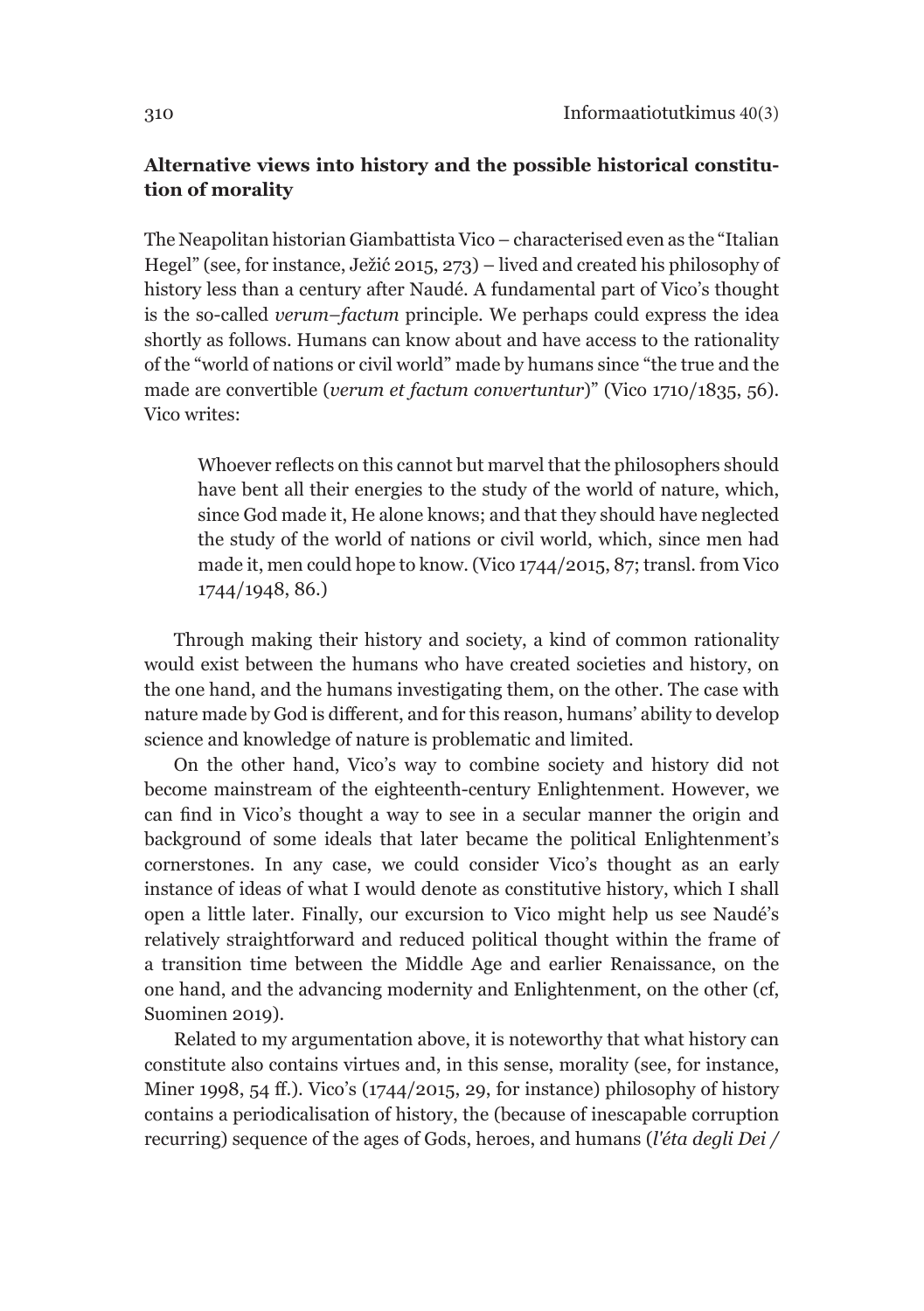*eroi / uomini*). Each of them, then, would have the virtues and premises of morality of their own. The following passage could illustrate in this respect Vico's reasoning about *l'éta degli uomini*:

The people had finally come to understand that the rational nature (which is the true human nature) is equal in all men. From this natural equality […] they gradually brought the heroes to civil equality in popular commonwealths. […] But finally, as the free peoples could not by means of laws maintain themselves in civil equality because of the factions of the powerful, but were being driven to ruin by civil wars, it came about naturally that, obeying a natural royal law or rather natural custom of human peoples, they sought protection under monarchies, which constitute the other type of human government. (Vico 1744/2015, 28; transl. form Vico 1744/1948, 16.)

We perhaps should notice before going ahead that Vico and Naudé would probably not have disagreed very much on the rationality of seeking "protection under monarchies." They both lived during the same historical period characterised by a political mega-trend toward absolute monarchy, which manifested also in the above mentioned later developments in the Republic of Florence. Even Naudé could appreciate that all but the almighty king himself are equally the subjects to the king within the absolute monarchy. Had Naudé not witnessed, even during his lifetime frequently, how the highest nobility, including the king's closest relatives – so-called princes of blood – revolted against the growing royal power and thus endangered the state (see, for instance, Abad 2003). Compared to Vico, on the other hand, Naudé's thought could be rather crude.

A most noteworthy notion in the quotation from Vico above is "natural equality", which is characteristic of the "age of humans" and the premise belonging most markedly to the sphere of politics and morality. It would be a moral premise that concerns justice as an ideal of the state's and power's fundamental structures. It could also imply plenty of further obligations and restrictions for the one in power.

With Vico, both equality and freedom belong to quite a primitive condition of humans already. A kind of self-sufficiency of separate families would have been the foundation of "natural equality" in the "extreme simplicity and crudeness of a life", in primitive social life with no higher significant levels of power. "Each of the fathers was sovereign in his own family." (Vico 1744/2015, 161; transl. from Vico 1744/1948, 162.) Vico also claims that "The contests waged by the orders in the cities for equality of rights are the most powerful means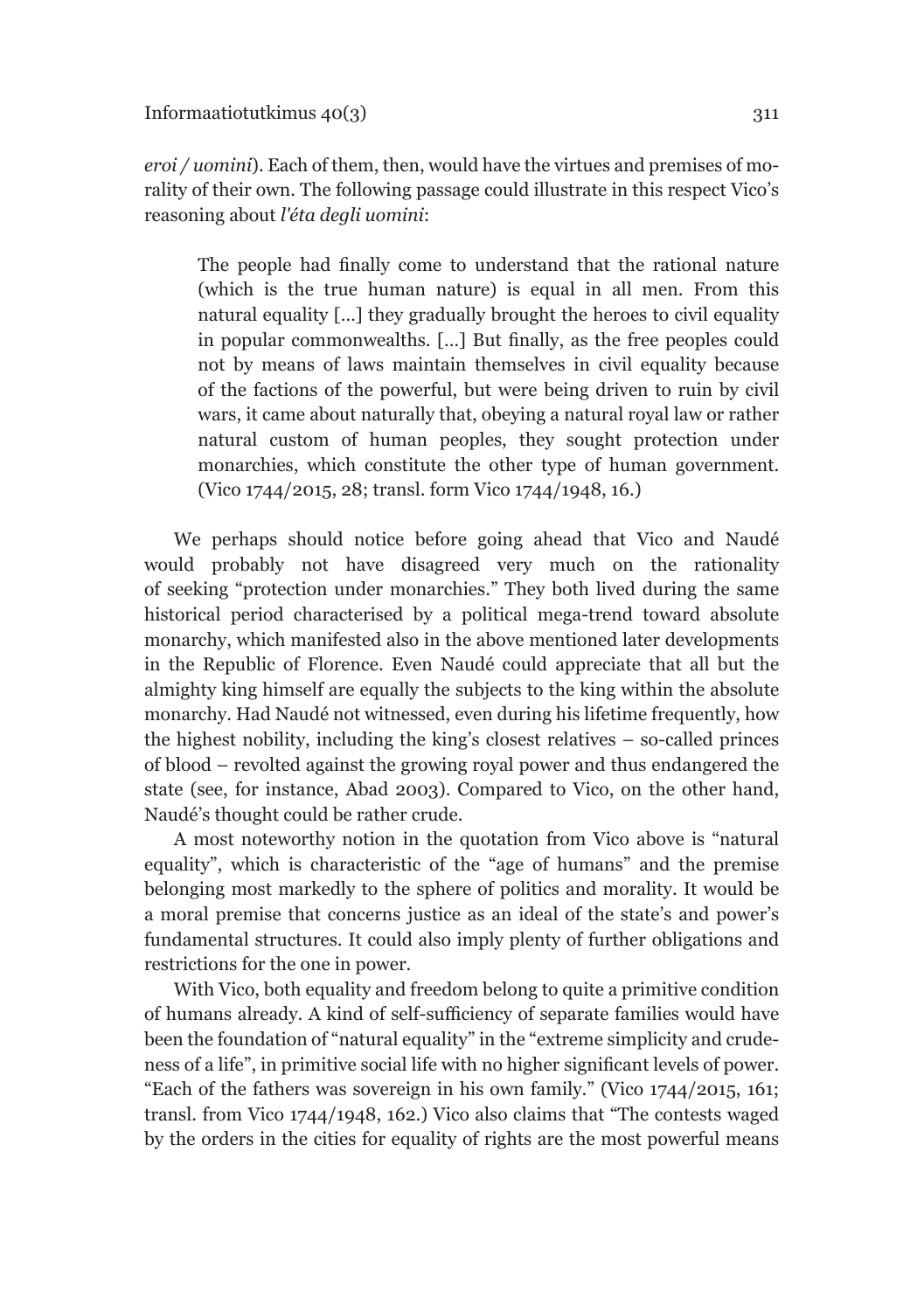of making the commonwealths great" (Vico 1744/2015, 78; transl. from Vico 1744/1948, 75). Equality and justice (*giustizia*) in the Italian text combined with it already appear as principles in arranging the power in the state-like social and political wholes to advance their vitality. In both of these examples, the origin of the ideal would be a kind of functionality or communities' attempt to adjust to the particular historically evolved conditions of their life.

We actually could see some logic of adjusting even in Vico's account of people who "sought protection under monarchies". If equality as such and all-comprehensively is not possible, the second-best option could be that all but the sovereign king are equally the subjects to the king. Still another, quite simple, but also illustrative example of such adjusting and functionality is Vico's view that the virtue of patience emerges within the institution of marriage. Above, we also saw how the foundation of equality could be the similarity of the true rational nature of humans and, probably, an idea that those who are substantially similar should also be socially equal. If compared with the aspects of social functionality and adjusting, such foundation would become closer to the idea of a genuinely and purely moral maxim. We perhaps should assume that various possible foundations are present in Vico's thought.

Some similarity with what I mean by constitutive history has the fundamental Catholic idea of *Traditio Apostolica* proceeding from the eyewitnesses of Christ's life as an oral and written heritage, the various versions of the holy texts as moments of this tradition (cf., for instance, Tavard 1962). There would also be a clear awareness of the problems in taking some text as the original foundation (see, for instance, Mali 1989, 157 ff.; Simon 1690). *Traditio Apostolica* was a currently discussed and even controversial issue in Naudé's own time, too, because of the Protestant claim that the scripture or the Bible alone (*sola scriptura*) would be the authority in matters of faith and Christianity. On the Catholic side, on the other hand, the Council of Trent had reinforced the doctrine of *Traditio Apostolica* (see, for instance, Mali 1989).

Within what also evolved within *Traditio Apostolica*, the issues relevant to the genuinely political sphere too were present (see Szuromi 2015, 198 ff.):

St. Thomas made clear that morality is that column of the legal system that is rooted in the Bible, in the apostolic Tradition and in the teaching of the magisterium of the church. (Op. cit., 200)

Justice, furthermore, could have implied even some form of equality with Aquinas (see Gilson 1948, 424–425). For Naudé, on the other hand, such politico-moral implications probably were only unnecessary restrictions harmfully damaging the effective exercise of power for protecting the state.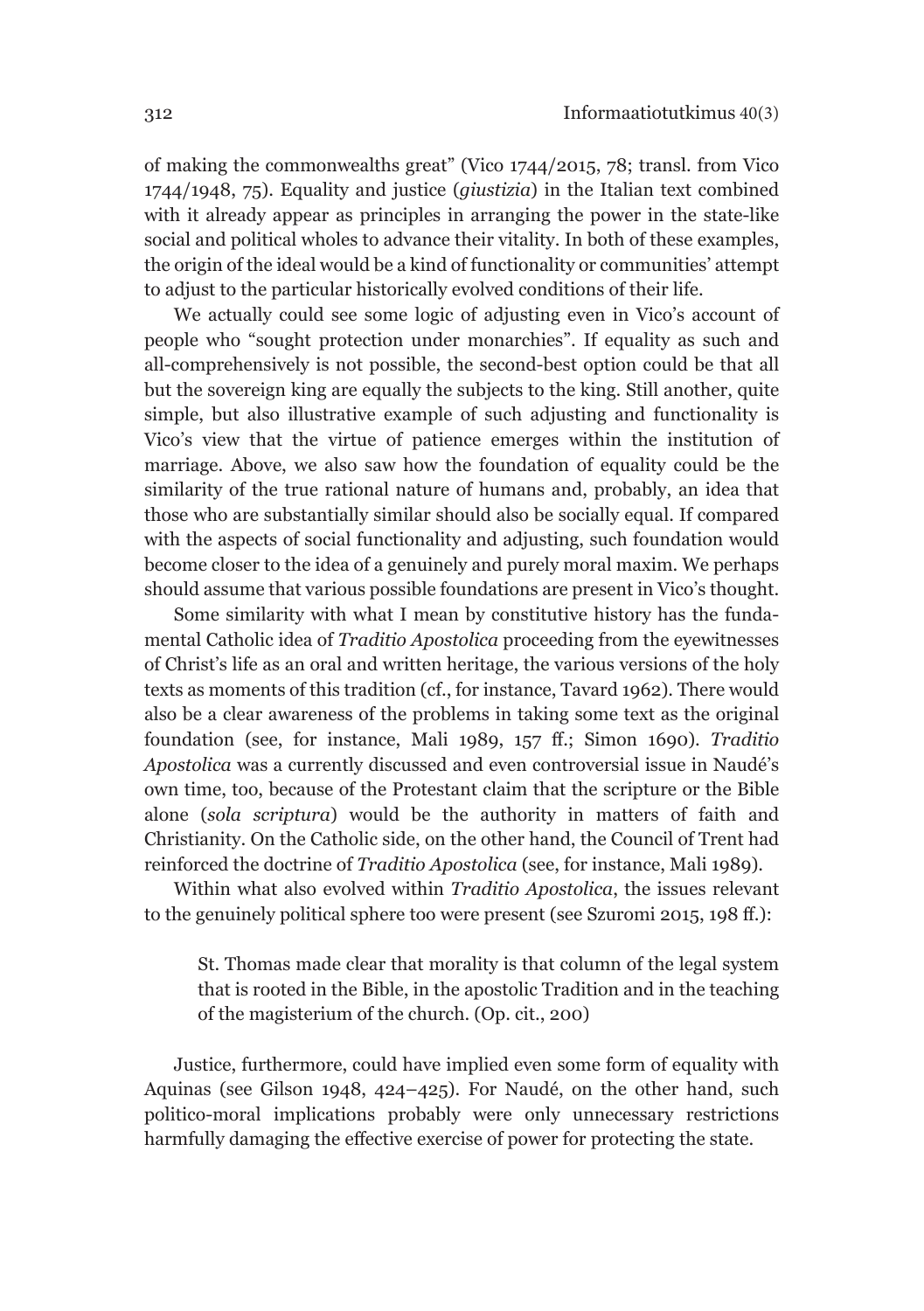The foundation of and ultimate authority behind the ideals of justice that *Traditio Apostolica* may produce or reveal, would certainly be divine. Then again, we could conceive of the processes leading to them – producing or perhaps revealing them – as discoures and common use of reason taking place among and between the humans.

Vico, in turn, argues for what he writes about various institutions in an anthropological and, in this sense, secular manner, appealing only to what he can find in purely secular history. According to Vico (1744/2015, 87; transl. from Vico 1744/1948, 86), all the nations "have some religion; all contract solemn marriages; they all bury their dead". Further, religion, marriage, and funeral "are the divine things among the gentiles, from which came later all their human things" (Vico 1744/2015, 18; transl, from Vico 1744/1948,  $7)^{12}$ . After those three institutions, however, humans would have made their history and, in this sense, a secular foundation for virtues as well as morality.13

#### **Constitutive history and evolvement of common rationatlity?**

What I would denote as constitutive history consists of our participation in, looking at, and recognising history as constitutive of our knowledge and our rationality in quite a broad sense. Crucial is the option of rationalities common to contemporaries as well as to people in the past. With Vico, this option has its foundation in the *verum–factum* motive. Over two hundred years later Hans-Georg Gadamer (op. cit. 264) suggests that we should not understand a text "as a mere expression of life", but take it "seriously in its claim to truth".

Moments in evolvement and even visible signs of common rationalities could be some kind of consensuses. Then again, sometimes one can quite legitimately challenge the most widely prevailing views. Consequently, consensus would not necessarily be the ultimate foundation of the validity and authority of what it concerns. Above, we already saw how God's will could be the ultimate authority behind what *Traditio Apostolica* can procude or find. With Vico, there were foundations such as social functionality and even the similarity of

<sup>12</sup> Vico depicts this in a purposefully mythological manner by which he – though personally a devoted Catholic – extends his argumentation to concern for all the people, instead of the Christians only.

<sup>13</sup> We perhaps should still notice that both with Vico and *Traditio Apostolica*, the divine providence has a role in those processes of history and traditions of human thought. However, in my view, this would not necessarily annihilate their secular nature. Divine providence could be something that humans can just hope and pray for to support their otherwise purely human pursuits.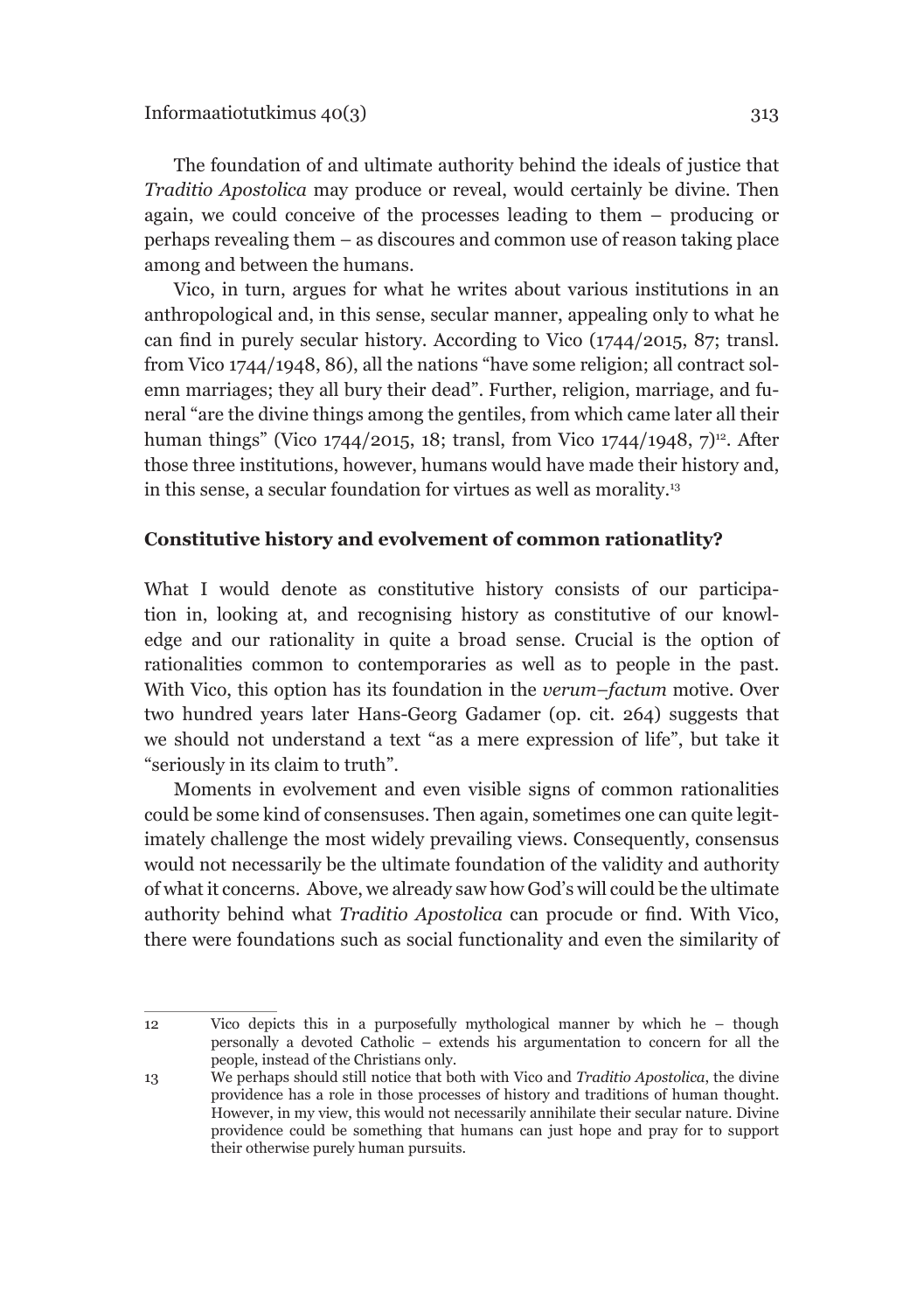essential nature. Here we should accept that there can be many kinds of ultimate authority inherent in what the human processes can produce of find.

Furthermore, we should not assume that consensus should – or could – emerge and exist between all the people. Particularly in unequal societies, not all the people – perhaps not even any quantitatively significant portion of them – could or should have any say on the content of consensus. For a significant consensus, it might be enough that some consensus prevails among a sufficient amount of people who are significant enough because of their social position in some particular historical and social contexts. Second, the consensus is not necessarily – perhaps not even typically – very harmonous. With Vico (1744/2015, 56–57), for instance, we find an account of how the plebeians in the Ancient Rome had to struggle to have their proprietary rights protected against and recognised by the nobles. Illustrative enough is that the plebeians too in this struggle could appeal to an earlier emerged and accepted argument. What the human history and traditions can produce or find could thus be a multitude of premises, premises behind other premises, premises consistent or in tension or with each other, etc.

My remarks here already suggest that instead of, or in addition to, single facts or commands to do or not do something, a significant consensus would concern premises to which one can appeal while reflecting and arguing on some more particular matter. That consensus can be about premises as well, in turn, emphasises the possibly rational nature of the authority that they could have. There would be commonly recognised authority, yet also room for discussion and reasoning all the time, instead of simple obedience to straightforward authoritative claims. We thus could see an option of historically advancing evolvement of common rationality without any ontotheological foundations – or, at least, without too much of them.

Given our theme in this essay, finally, most noteworthy is the possible consensus and rationality related to moral issues in general and particularly, such issues within politics. Then again, emerging commonly recognised rationality could also be narrower and concern only the cognitive sphere and norms and criteria that one should mind while prusuing for knowledge. While discussing below the option to see in Naudé's thought some resemblance with the idea of constitutive history, we should consider the latter. I find it useful to make the distinction between seeing history plentifully constitutive of various rationalities in the human society and life, on one hand, and a narrower view of history constitutive of knowledge only.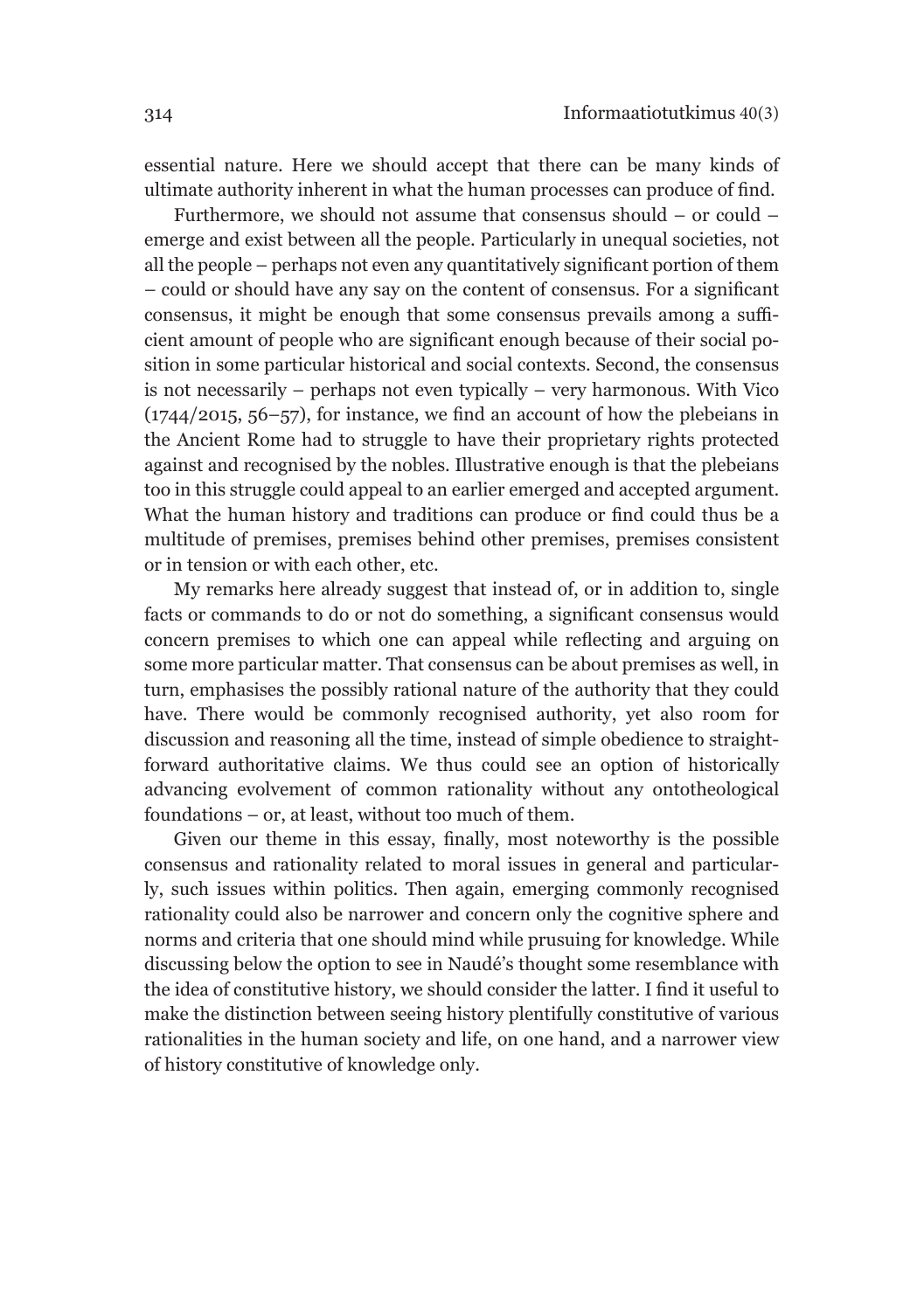### *Respublica literaria* **in and around the Naudéan library and knowledge-constitutive history?**

Damien (1995, 179) characterises the Naudéan library by the notion of "the republic of letters (*la republique des lettres*)" used by Naudé (1633, 97, and 1633/1641, 105, for instance) himself too, to depict the intercourse between the erudites. In Naudé's time, the expression had already become frequently used (Bots & Waquet 1997, 11 ff.; in continuation I shall use the latin expression *respublica literaria*)<sup>14</sup>. Towards the eighteenth century, one formally and in writing stated as the attributes of *respublica literaria* ideals like equality, tolerating different confessions, freedom, and intellectual community or the common pursuit of the truth (op. cit. 23–27). We perhaps should remind that in some other respects too, advancing communication between the erudites was a theme in the seventeenth-century scholarship, which saw the emergence of scholarly journals, for instance. One of the early examples was even titled *Nouvelles de la république des lettres* (Nouvelles 1684).

The side of Naudé's library thought in which we most plausibly could find something reminiscent of egalitarian ideals is his ideal of a publicly open library. Naudé (1627, 114) seems to suggest as a pretty practical matter that if some wealthy enough person makes the effort of establishing and maintaining a library, it would be a good idea to make it publicly open. The library should be open even "for the least of men (*au moindre des hommes*)" who could benefit from it. Damien (1995, 262) concludes that Naudé created and reserved for the state the library model, a "matrix (*matrice*)", which only later could give "all the people the means of judging, let alone constructing the reason directing the actions of the state". Naudé, on the other hand, propably had neither any trust nor interest in such wide popular participation of the people in politics.

Despite Naudé's claim, furthermore, it would be plausible to assume that he could not even think that the least of all the men would visit his library. The Naudéan library was very much a library for in his time quite limited circles of erudites. "The least of men" could plausibly have been the least of erudites, such as some young student still in the early phase of his scholarly path, rather than in the most miserable conditions living hinterland blebs, or even some at least formally literate Parisian bourgeois or artisan. We above saw how Damien wrote about "egalitarian democracy of bibliography", which,

<sup>14</sup> According to Hans Bots and Françoise Waquet (1997, 11), the first known appearance of the expression *respublica literaria* is in a letter dated 6 July 1417 by a Venetian humanist to another in Florence.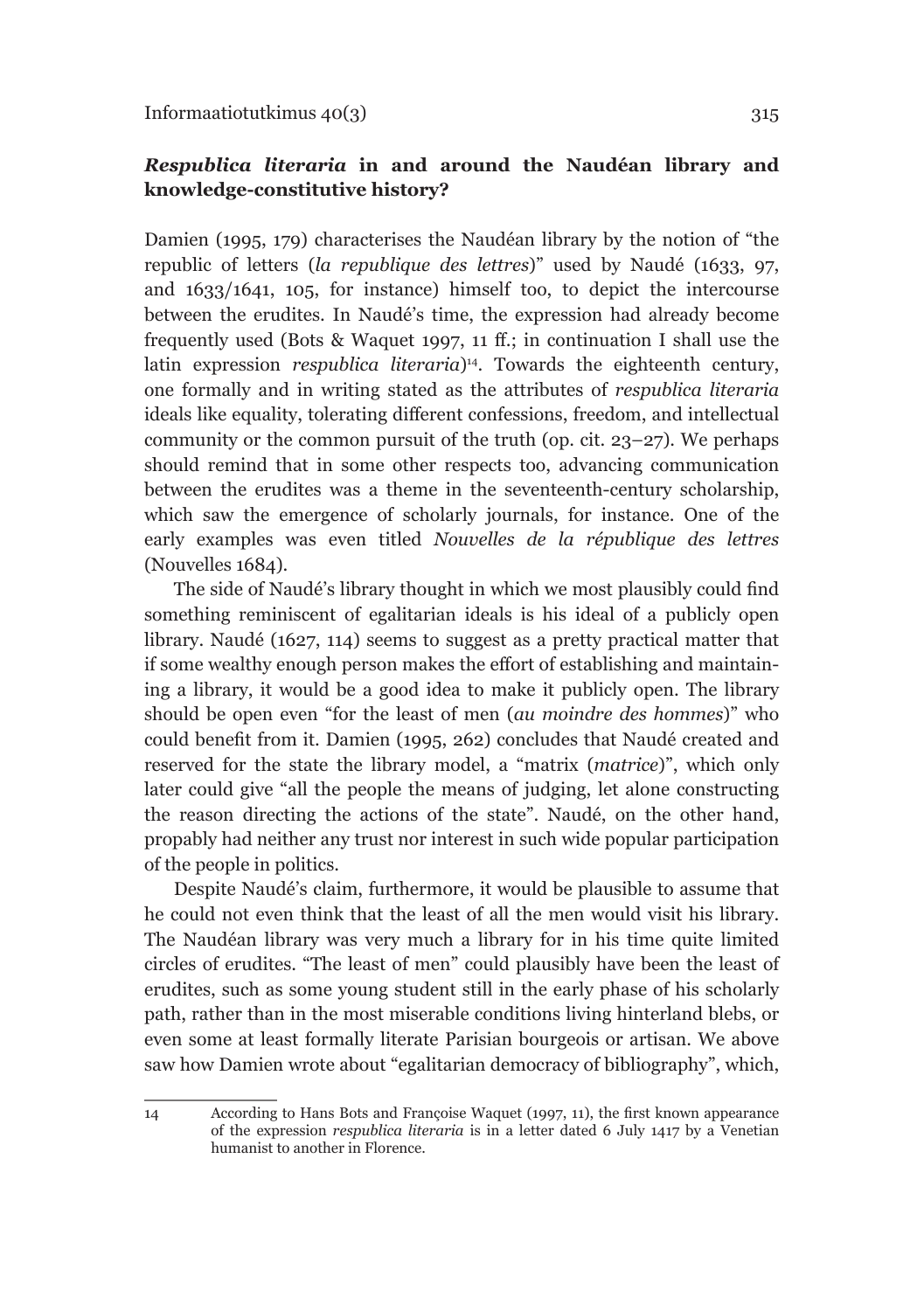indeed, could testify of a kind of egalitarianism regarding the views and voices in the books. However, it could be too hasty to assume that the public openness of the Naudéan library could tell about any wider egalitarianism in his thought.

Interestingly related to the thematic of this essay, nevertheless, my realism-based reservations to Naudé's solemn promise of an absolutely to everyone open library would divide the population into two parts. There would be those belonging to the tiny *respublica literaria* within and around the library. Then, there would be also the vast majority of the people.<sup>15</sup> Furthermore, there would be a fundamental and most interesting difference between these parts of the people. Damien writes:

The institution of librarianship that Naudé pursues throughout his life would become to allow *the constitution of a socio-normative milieu of truth*, independently from the monopoly of the church […] (Damien 1995, 111; my italics.)

To characterise the "socio-normative milieu of truth" and rationality characteristic of *respublica literaria* within and around Naudé's publicly open library, we perhaps could use Jürgen Habermas' notion of "communicative action". While addressing the vast majority of people, in turn, the dominant logic would be in the Habermasian concepts the logic of "strategic action". (Habermas 1981/1984, 285 ff.). For Naudé, as we saw above, religion and morals were merely tools subordinated to the state and governing. Both religion and morals as such and innerly tend to claim themselves quite a high authority over humans and their actions. Appealing to something probably respected as an authority by those addressed can be quite an effective method of influencing the recipients – though not very sincerely appealing to the reason of those addressed. We thus could see here a strategic, success- and influencing-oriented logic. Within and around the Naudéan library, in turn, there indeed could have been a "public sphere" of the common use of reason in the Habermasian (1962/1991) sense, though at this phase, not properly bourgeois, let alone in the broader sense civic or popular (cf. Suominen 2019).

Reminding that history was all that was left for Naudé in his desperation, the library too, as the "socio-normative milieu of true" should rest on history

<sup>15</sup> According to Bots and Waquet (1997, 101), the number of persons collected by the Academies in France in the seventeenth century would have been less than three hundred while the whole population of France in 1600 was around sixteen million (see Hoffman 1994, 226; McEvedy & Jones, 1979, 57)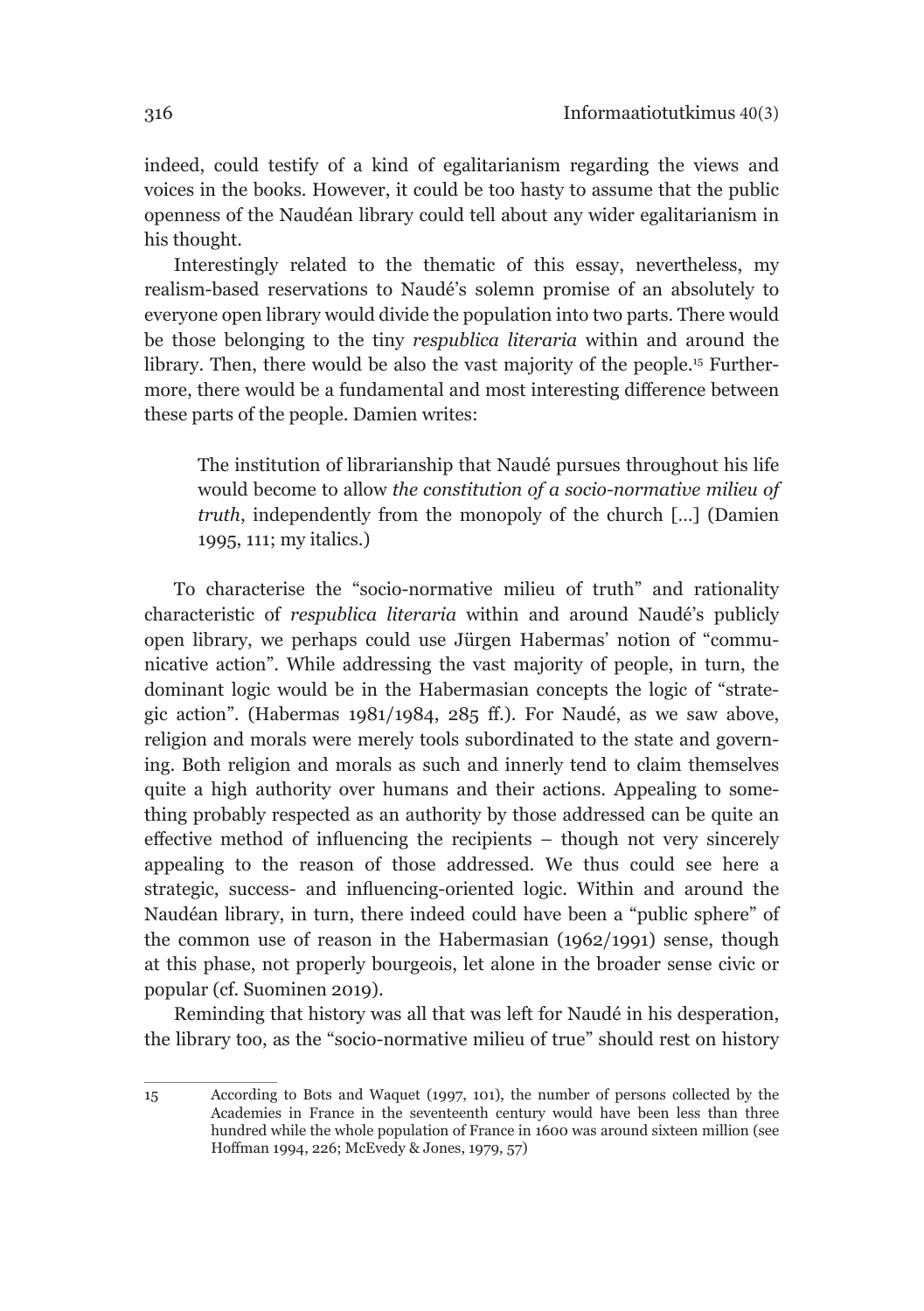Informaatiotutkimus  $40(3)$  317

in the form of the books having their origin, otherwise related to, or dealing with historical periods, events, developments, etc. There would be amounts of possibly each other challenging texts and views telling about or otherwise related to particular events – and there could be a true *respublica literaria*, a community pursuing truth within this purely historical flow of texts and views. After claiming that for Naudé "Knowledge is not without a past. […] None really begins [to know], but continues laboriously" (see Introduction above), Damien continues:

Sometimes outdated or wrong, knowledge discover its history. A theory, by the way, does not arise from the real itself but polemic confrontation with other theories the knowledge about which consequently is decisive. (Damien 1995, 209)

The reasoning here could give us some – though highly speculative – foundation for thinking that in the small circle of erudites, Naudé too could have seen a kind of historical constitution of knowledge and shared understanding. Then again, history here could be constitutive only of in a technical sense applicable knowledge and foundations relevant to it.

### **One historically constituted piece of genuine political morality even with Naudé?**

Finally, I would make a short remark on an instance where Naudé, after all, seems to bring into his political thought some real moral obligations and restrictions for those in power. Within the evolvement of the notion of *prudentia* discussed above, the specificity of Naudé's political thought, as depicted by Soll, would have been his interest in the wider spheres of politics and governing.

Not only does he [Naudé] create a purely utilitarian version of prudence, but he accentuates the civic aspect of prudence, expanding its range of applicability into the complex mechanics of the state (Soll 2014, 49).

It seems that Naudé at least should have recognised and agreed with a widely in history and in his time shared disapproval of tyranny defined by Aristotle as "monarchy ruling in the interest of the monarch" instead of governing "with regard to the profit of the community" (Aristotle -322BC/1959, 207) or "in the interests of those who are ruled" (as an alternative translation of the end of the definition by Mitchell 1988, 181). Naudé may now and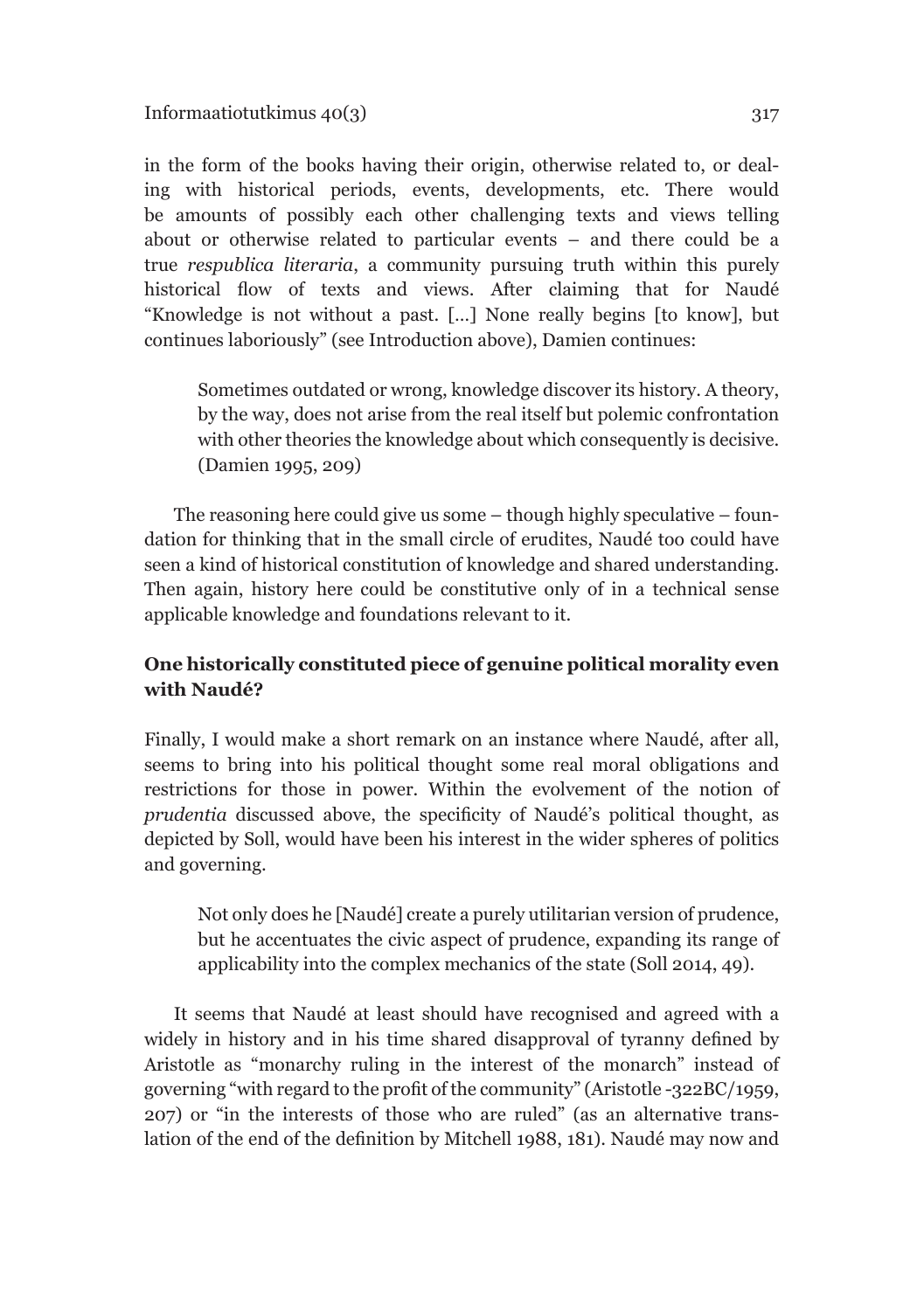then defend someone falsely blamed for tyranny because of violent methods of exercising power, for instance (Naudé 1639/1667, 6 ff.). Given the classical Aristotelian notion, however, we probably should consider violence as a consequence of the king's interest in his own good only, rather than tyranny's actual meaning. Naudé probably would or should not defend tyranny in the classical Aristotelian sense of the notion.

Since Classical Antiquity and through the Middle Ages (cf., for example, Gilson 1948, 454), tyranny had been an issue in political theory and reasoning. According to Jacques Bouveresse (2016, 79–80), "The state's notion becomes more precise at the end of the sixteenth and the beginning of the seventeenth century, simultaneously with the absolutist doctrine". Bouveresse mentions as "authors behind these both veins of thought" authors like "Bodin, Coquille, Loyseau, Cardin Le Bret, Richelieu". According to these authors, furthermore:

The state is the sovereign: it is attached to the state, not the king; the king only acts in the name of the state, the sovereign authority. (Bouveresse 2016, 80.)

In Naudé's time, one used expressions like "public interest (*l'intèrêt public*)" (see, e.g., Richelieu -1642/1689, 244-245) or "common good (*bien commun*)" (see even Naudé 1639, 329, for instance). There thus could be a 'higher purpose' that the king, for instance, should serve. Naudé can accept even the most horrible actions, but it could be precisely for the state – not for the king's private benefit and interests.

The remarks here would imply that all the moral arguments were not absent, after all, from Naudé's political thought. Neither, then, would they be absent from what the history and the library could and should teach, following the assumption made at the beginning of this essay. Then again, we probably could think that Naudé's way of raising the state above everything else is also the foundation of the 'engineerish', socio-technological, or even technocratic appearance that his political thought gives. Once justification of actions is reduced to a single particular instance, everything else becomes instrumental only.

# **Concluding reasoning**

In Reasoning (1), we saw how Naudé's political views and his ideal of the uncensored and tolerant library had some remarkable consistency with the early phase of the early modern Tacitist historiography. To achieve accurate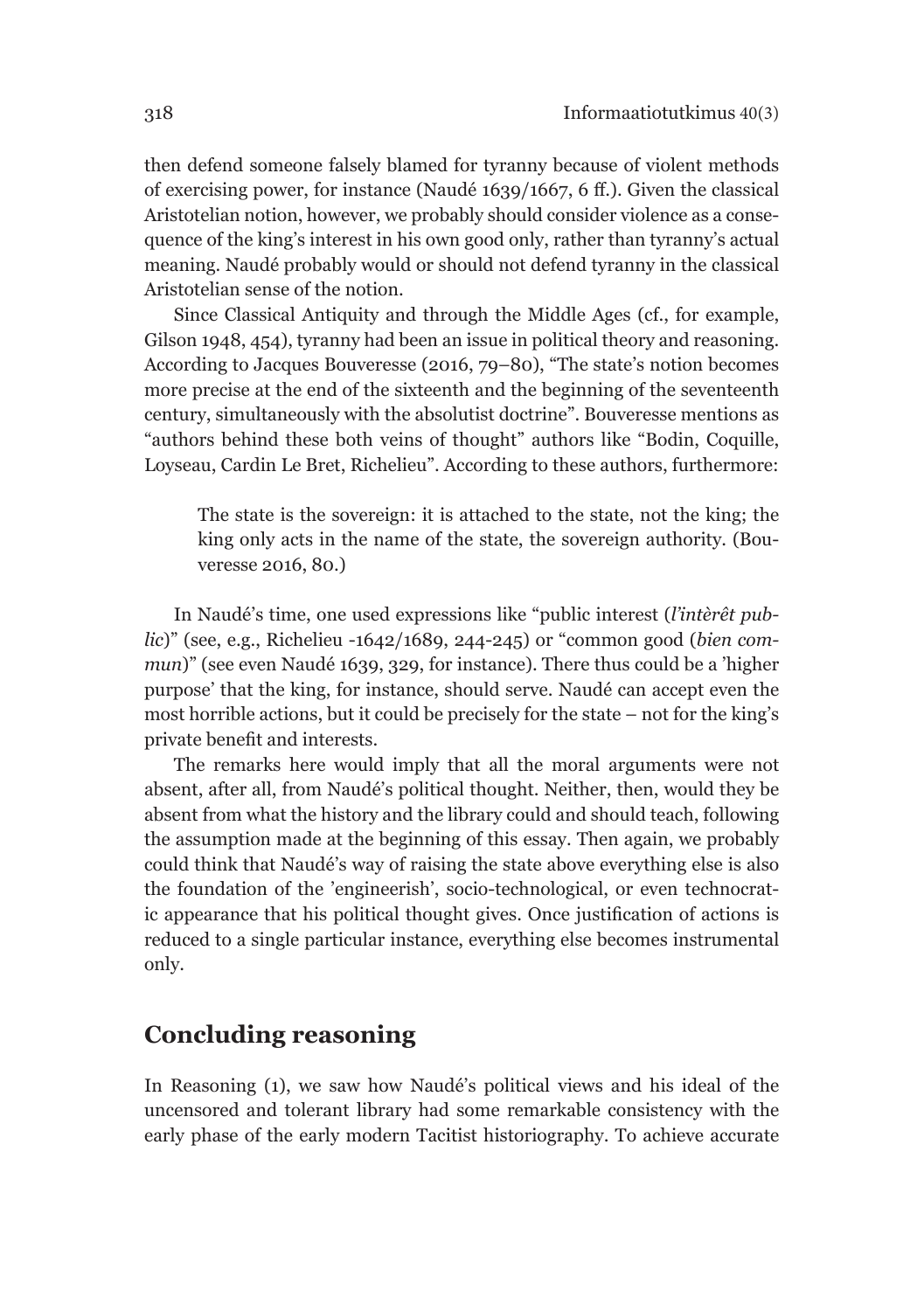knowledge for the basis of one's actions, one should neither censor nor embellish anything – even if there otherwise could be some political reasons for such pursuits. Both the library and historiography, then, would appear as model books for successful operations. One would be looking for purely technical advice for successful actions. Moral ideals, obligations, or restrictions for those acting within politics would be absent from the understanding that such historiography and library would be promoting.

In Reasoning (2), we made quite a speculative excursion into other and different views of history in the early modern centuries. In Vico's philosophy of history and, in a sense, within *Traditio Apostolica* as well, history in itself would be the source of morality or, at least, of some interpretations of what is right and what is wrong. We have seen how history remained, according to Damien, the only foundation for Naudé after his desperation excluded ontotheological foundation.

Encouraged by formulations like "socio-normative milieu of true" by Damien, we could think that Naudé's suggestion of a publicly open library and *respublica literaria* within and around it contained some insight into constitutive history within the narrow literary circles around his library. However, we even then should consider what kind of knowledge Naudé wished the library to advance. Reasoning (1) strongly suggested that knowledge applicable in the technical sense would be the crucial kind of knowledge that the Naudéan library should provide to its readers, the community around it, and even the state and the society more extensively. This pursuit of the Naudéan library would be very well consistent with the early phase of the early modern Tacitist historiography. Already Critical Tacitism would have established and fortified some new moral foundations and ideals that one should have pursued within the political realm.

In this sense, as an allusion to the additional title "Birth of political reason in the seventeenth century France (*Naissance d'une raison politique dans la France du XVIIe siècle*)" of Damien's book, the political rationality born would seem very technocratic. I shortly remarked above that the 'engineerish' perspective with Naudé did not confine to politics. Mechanics was the ideal science for Naudé. Thus, we could consider Naudé as a very modern man, but modern in quite a restricted sense. He could well have been an exceptionally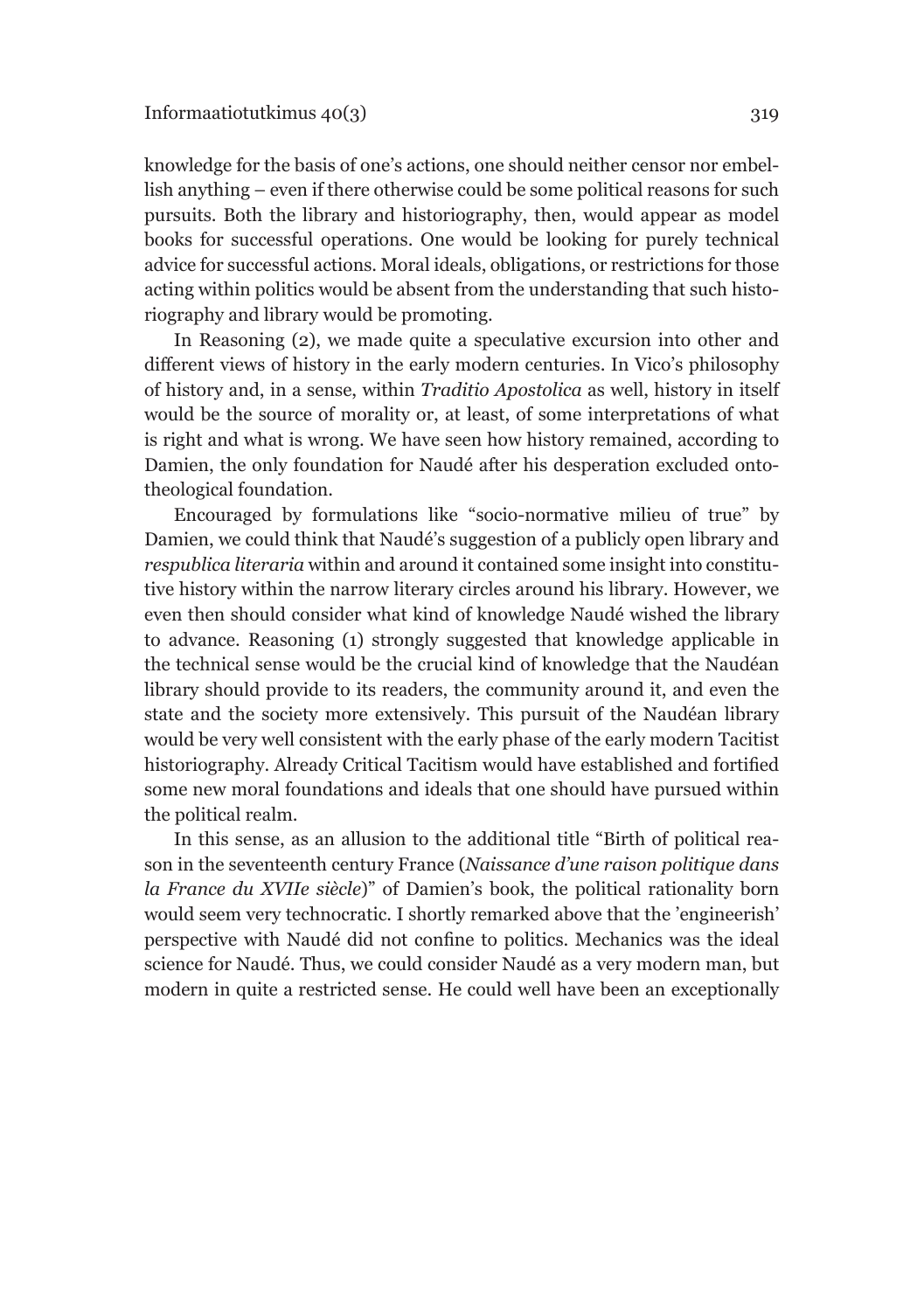radical and thoroughbred representative of the early phase of what one sometimes denotes as the modern technical rationality.<sup>16</sup>

Closest to plentifully, also morality-constitutive history, we could come in my above assumption that Naudé would – or, at least, should – have disapproved tyranny. Condemning tyranny would have been an instance of genuinely moral restrictions for the one in power already. We perhaps could think that for Naudé, the obligation of the one in power to pursue the common good or public interests would be a part of the state's constitution. We still could think that the state  $-$  or even some state-like formations before we actually could talk about the state proper – was for Naudé as if a Vician historically constituted institution. In history, some genuinely moral obligations and restrictions for or virtues required from the sovereign or king as well would have emerged.

Given Naudé's otherwise seemingly quite 'engineerish' political views, on the other hand, we probably could make reservations to such an assumption.

I would assume that Naudé had in his mind nothing like Vico's philosophy of history where the various institutions have their origin. The state could have been for Naudé very much like a machine, and the ban of tyranny would simply be a kind of a technical advice or 'user instruction'. It would not be so good for the states themselves if those with supreme power pursued their own good only. Still, on the other hand, opposing exclusively the notion of the historically constituted, possibly by some functionality founded, moral obligations or restrictions and technical effectiveness of some tool-like structures is not unproblematic. Instrumentality and functionality are not so distant from each other.

Regarding common good as the aim that the actions of the one in power should advance and mentioned even by Naudé, a question might arise whether the good is common to all the people or perhaps only to the people that matter, so to speak? In the utterly unequal French early modern society, the latter could be a more realistic answer. We actually could think that the common good for Naudé could have been somehow common to the people whose social status was close to his own and those on whom the positions of Naudé and those like him were dependent. Thus, it would concern a relatively thin layer of people on the top of society or concretely dependent on them.

16 We could now consider, once again, Naudé's position as an assumed precursor of the modern library and information field. In some contributions emphasising the social and historical foundation of knowledge within LID-studies (cf. note xi), we perhaps could see somehow similar partialness of the socio-historical perspective and, ultimately, an untouched dominance of purely technical rationality. (Cf. Suominen 2016, 69 ff.)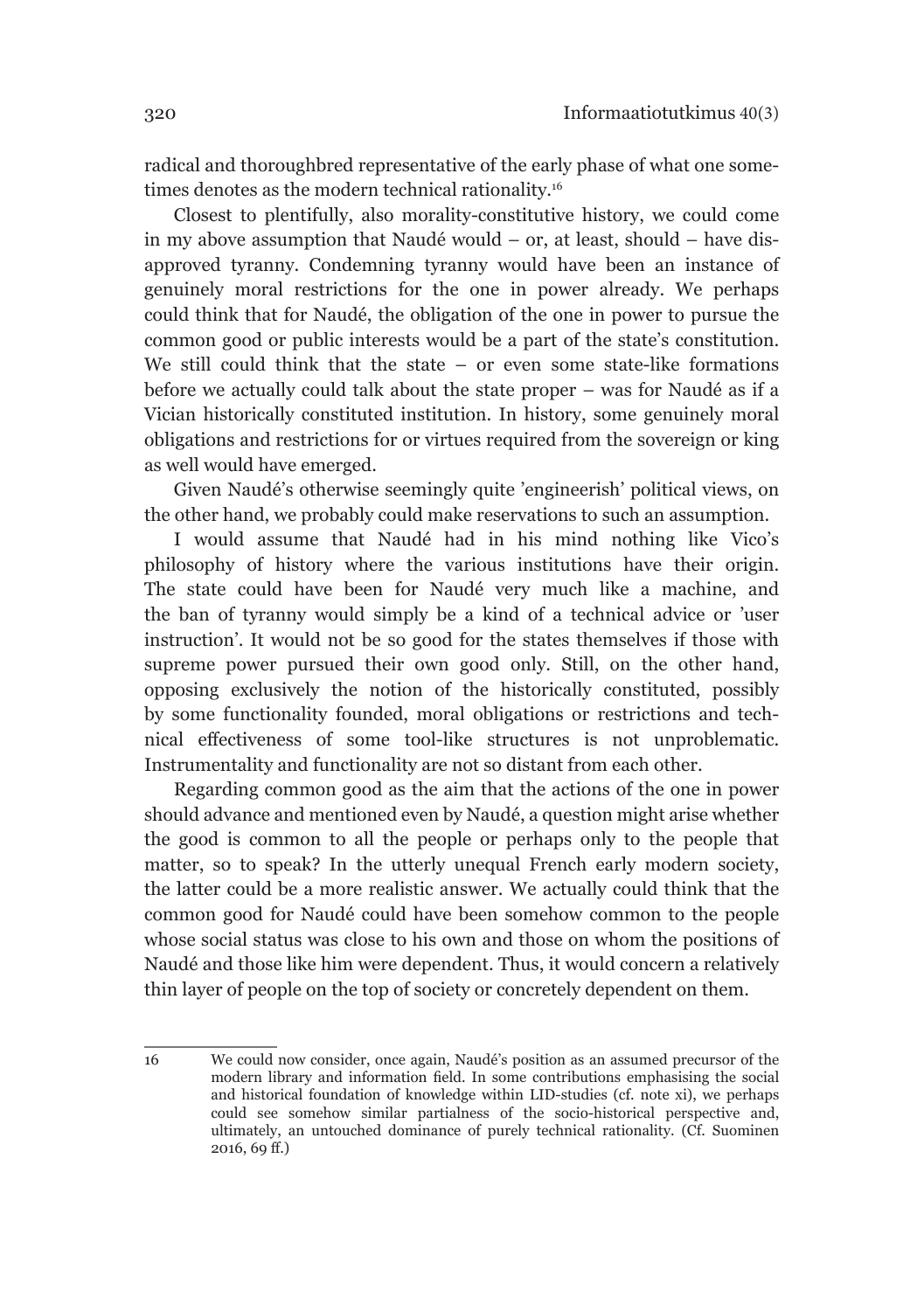Had we reason to think that the common good advanced even by the Naudéan state would have been very extensively common, in any case, we actually could see in Naudé's view of politics still another kind of at least seemingly moral motive. We could see there a kind of most intermediately utilitarian philanthropy, a pursuit of bettering people's conditions of life by stabilising the social and political situation and avoiding inner conflicts and wars. Even the poorest and least of the people in an utterly unequal society could benefit from such policy. In view of this utilitarian philanthropy, actually, most unembellishedly realist understanding of the political reality and acting rather cynically according to it can advance most effectivelly especially the quantive objectives. Simultaneusly, however, recognising and respecting the rights of the individuals affected could become secondary – if present at all.

Finally, a short remark is in place on the role that Naudé's view to history could have here. Naudé has no explicit and proper periodicalisation of history like the one we saw with Vico. Naudé was a practical man rather than a philosopher of history. Then again, we could assume that even Naudé saw in a particular way conceived of rationality as a determinant of his present or modern. The past, then, would have been quite different in this respect. There would have been no actual rationality in the modern sense – though some brave minds like Emperor Tiberius and Kind Louis XI could have been bold enough to think like a rational modern man.

Such a view of history divided into rational modern and quite a different past, in any case, could nullify something of the core of what I have denoted as the idea of constitutive history. The option of rational dialogue with the history, including what one in history has said about particular issues, would have vanished since there would be no more the foundation of sufficiently shared rationality. With this reservation, on the other hand, a rational dialogue could still be possible between the readers and books within the *respublica literaria* within and around the Naudéan library. One should only reduce into the limits of modern technical rationality what the books have to say.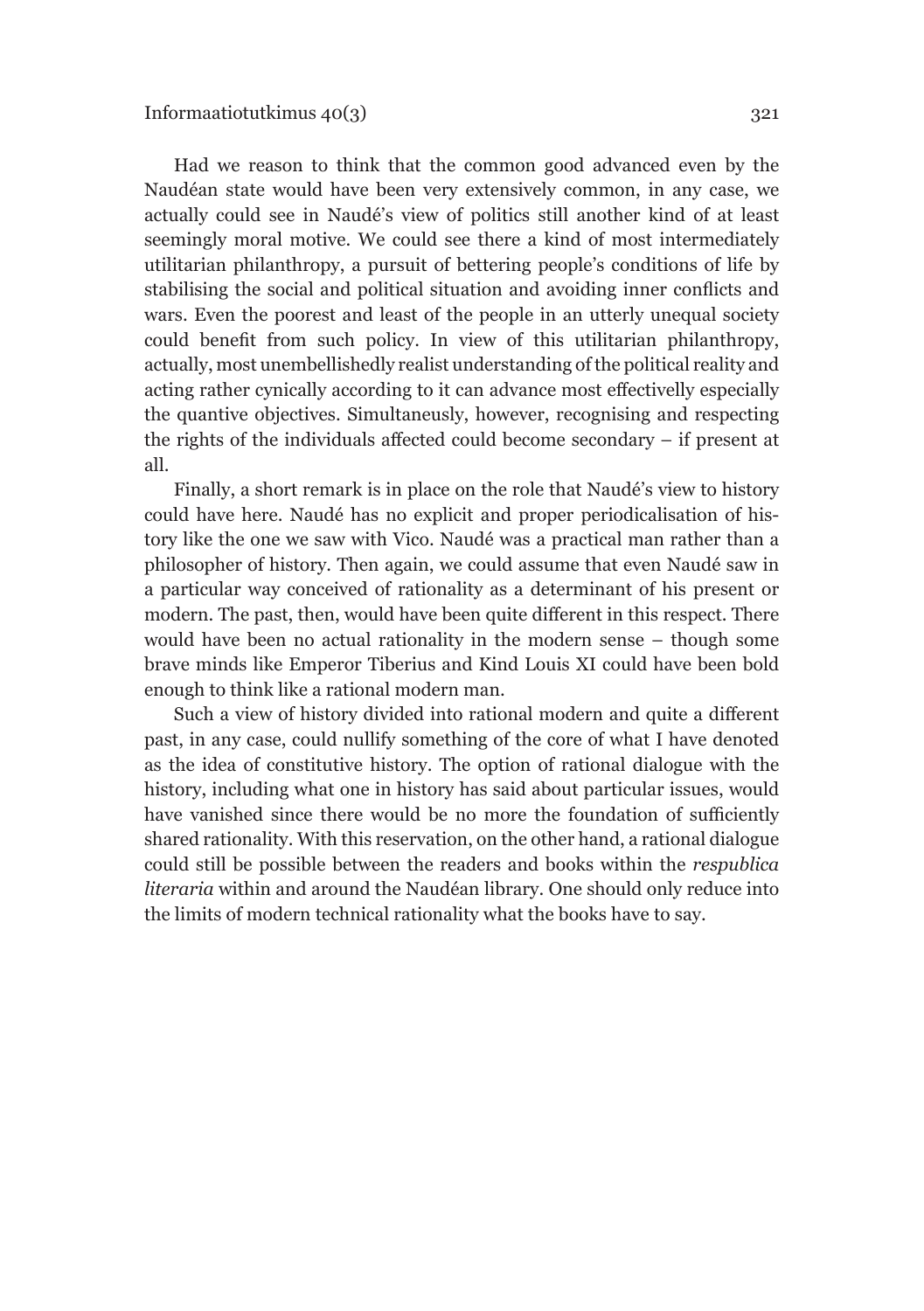### **References**

- Abad, R. (2003). Une première Fronde au temps de Richelieu ? L'émeute parisienne des 3-4 février 1631 et ses suites. *Dix-septième siècle*, 2003/1 (n° 218), 39–70. [https://doi.](https://doi.org/10.3917/dss.031.0039) [org/10.3917/dss.031.0039](https://doi.org/10.3917/dss.031.0039)
- Aristotle (-322BC/1959). *Politics*. Transl. by H. Rackham. William Heinemann. Aristotle assumingly died in 322 BC.
- Armenteros, C. (2011). *The French idea of history: Joseph de Maistre and his heirs 1794–1854*. Cornell University Press.
- Bakos, A. E. (1991). "Qui nescit dissimulare, nescit regnare": Louis XI and Raison d'etat During the Reign of Louis XIII. *Journal of the History of Ideas*, 52(3), 399–416. [https://](https://doi.org/10.2307/2710044) [doi.org/10.2307/2710044](https://doi.org/10.2307/2710044)
- Beam, E. M. (1982). The Use and Abuse of Machiavelli: The Sixteenth-Century French Adaptation. *Journal of the History of Ideas*, 43(1), 33–54. <https://doi.org/10.2307/2709159>
- Bodin, J. (1576). *Six livres de la repvblique* de I. Bodin Angeum. Iaques de Puys.
- Bodin, J. (1576/1606). *The six bookes of a commonweale*. Out of the French and Latine Copies, done into Englifh, by Richard Knolles. Impensis Bishop. The first French publ. 1576.
- Bots, H. & Waquet, F. (1997). *La république des lettres*. Belin.
- Boutier, J., & Sintomer, Y. (2014). La République de Florence (12e-16e siécle). *Revue française de science politique*, 2014/6 Vol. 64, 1055–1081. <https://doi.org/10.3917/rfsp.646.1055>
- Bouveresse, J. (2016). Le règne de Louis XIV, ou la rupture défnitive entre la société française et la monarchie. *Les Annales de droit, 10*, 77–96. <https://doi.org/10.4000/add.332>
- Capurro, R. (1992) What is information science for. In P. Vakkari & B. Cronin (eds.), *Conceptions of library and information science* (pp. 82–96). Graham Taylor.
- Catteeuw, L. (2010). La paradoxe des mystères publiés: La raison d'État entre censure et publication (XVIe-XVIIe siècle). In A. Lefebre (ed.), *Comparaisons, raisons, raisons d'État* (pp. 178–205). Oldenbourg.
- Cavaillé, J.-P. (1998). Gabriel Naudé: Destinations et usages du texte politique. *Les Cahiers du Centre de Recherches Historiques*. Archives, 20, Article 20. [https://doi.org/10.4000/](https://doi.org/10.4000/ccrh.2539) [ccrh.2539](https://doi.org/10.4000/ccrh.2539)
- Cavaillé, J.-P. (2011). Naudé, la prudence extraordinaire du coup d'État. *Les Dossiers du Grihl*. <https://journals.openedition.org/dossiersgrihl/4807>
- Croce, B. (1911/1913). *The philosophy of Giambattista Vico*. Transl. by R.G. Collingwood. Howard Latimer. This volume represents the author's La Filosofia di Giambattista Vico (Bari, 1911) forming vol. ii. of his Saggi filosofici.
- Damien, R. (1995). *Bibliothèque et état. Naissance d'une raison politique dans la France du XVIIe siècle*. Press Universitaire de France.
- Du Tillet, J. (15??/1580). *Reqveil des roys de France, levrs covronne et maison*. Iaques du Puys. (Before printing, various maniscript versions during the 16th century.)
- Du Tillet, J. (1545/1566). *Recueil des rois de France*. (A manuscript without a title page; beginning of the text: "Au tres chrestien roy de France, Charles, neufviesme du nom, mon souverain seigneur". Dates of ed. 1545-1547, 1566.)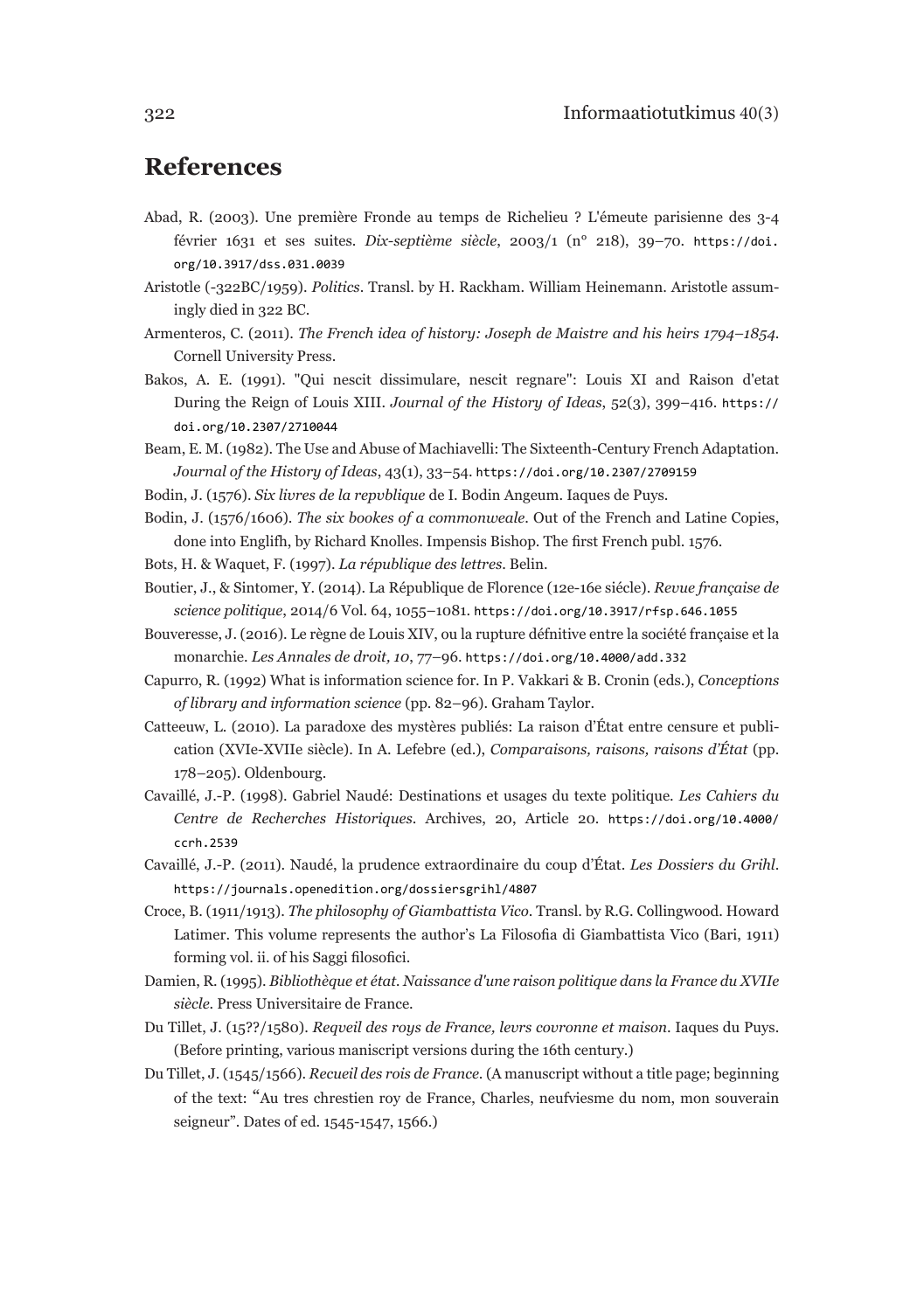- Dunning, W. A. (1896). Jean Bodin on sovereignty: With some reference to the doctrine of Thomas Hobbes. *Political Science Quarterly, 11*(1), 82–104. <https://doi.org/10.2307/2139603>
- Gadamer, H.-G. (1960/1992). *Truth and method* (2nd rev. ed.). Crossroad. Publ. Orig. in the Germany 1960.Rev. English ed. based on 5th German ed. from 1986.
- Gilson, É. (1947). *Le thomisme: Introduction a la philosphie de saint Thomas d'Aquin*. Cinquième édition revue et augmentée. Vrin.
- Habermas, J. (1981/1984). *The theory of communicaltive action*. Volume 1, Reason and the rationalizalisation of society. Transl. by Thomas McCarthy. Beacon Press.
- Habermas, J. (1962/1991). *The Structural Transformation of the Public Sphere: An Inquiry into a Category of Bourgeois Society*. MIT Press. Orig. German publ. 1962.
- Hankins, J. (2016). Leonardo Bruni on the Legitimacy of Constitutions (Oratio in funere Johannis Strozze 19- 23. In C. T. Callisen (ed.), *Reading and Writing History from Bruni to Windschuttle: Essays in Honour of Gary Ianziti* (pp. 73–86). Routledge.
- Hardman, J. (1999). *Robespierre*. Pearson Education.
- Hoffman, P. T. (1994). Early Modern France 1450-1700. In *Fiscal crises, liberty, and representative government 1450-1700: Making the modern freedom* (pp. 226–252). Stanford University Press.
- Hörcher, F. (2016). The Renaissance of Political Realism in Early Modern Europe: Giovanni Botero and the Discourse of "Reason of State". *Krakowskie Studia z Historii Państwa i Prawa, 9*(2), 187–210. <https://doi.org/10.4467/20844131KS.16.009.5329>
- Hörcher, F. (2019). The Lion and the Fox: Montaigne, Lipsius and Post-Machiavellian. *Teoria Polityki*, (3), 161–173. <https://doi.org/10.4467/25440845tp.19.008.10291>
- Ježić, Lj. F. (2015). Viewing Vico within German Idealism On Jacobi's Comparison of Vico with Kant and with Schelling's System of Identity. *Synthesis Philosophica, 60*(2), 243–250.
- Johnson, N. D., & Koyama, M. (2012). Legal Centralization and the Birth of the Secular State. MPRA\_paper\_40887. ([https://mpra.ub.uni-muenchen.de/40887/1/MPRA\\_paper\\_40887.pdf](https://mpra.ub.uni-muenchen.de/40887/1/MPRA_paper_40887.pdf). Referred to 17 March 2020).
- King, P. (1974). *The ideology of order: A comparative study of Jean Bodin and Thomas Hobbes*. Barnes & Noble.
- La Boétie, É. de (1549/1576/2009). *Le discours de la servitude volontaire ou le contr'un*. Manuscrit de Mesme. ([http://classiques.uqac.ca/classiques/la\\_boetie\\_etienne\\_de/dis](http://classiques.uqac.ca/classiques/la_boetie_etienne_de/discours_de_la_servitude/discours_servitude_volontaire.pdf)[cours\\_de\\_la\\_servitude/discours\\_servitude\\_volontaire.pdf](http://classiques.uqac.ca/classiques/la_boetie_etienne_de/discours_de_la_servitude/discours_servitude_volontaire.pdf). Referred to 16 Marsh 2021). Manuscript from 1549 first published in printing 1576.)
- Lemke, A. B. (1991). Gabriel Naude and the Ideal Library. *Syracuse University Library Associates Courier, XXVI*(1), 27–44.
- Lipsius, J. (1589/1632). *I. Lipsi politicorvm sive civilis doctrinae libri sex: Qui ad principatum maxime spectant*. Gvilielmvm Blaev. Orig. Publ. 1589.
- Mali, J. (1989). Science, Tradition, and the Science of Tradition. *Science in Context, 3*(1), 143–173.
- McEvedy, C., & Jones, R. (1979). *Atlas of world population history*. Penguin Books.
- Merriam C. E. Jr. (1900/2003). *History of the Theory of Sovereignty since Rousseau*. Batoche Books.
- Miner, R. C. (1998). "Verum-factum" and Practical Wisdom in the Early Writings of Giambattista Vico. *Journal of the History of Ideas, 59*(1), 53–73.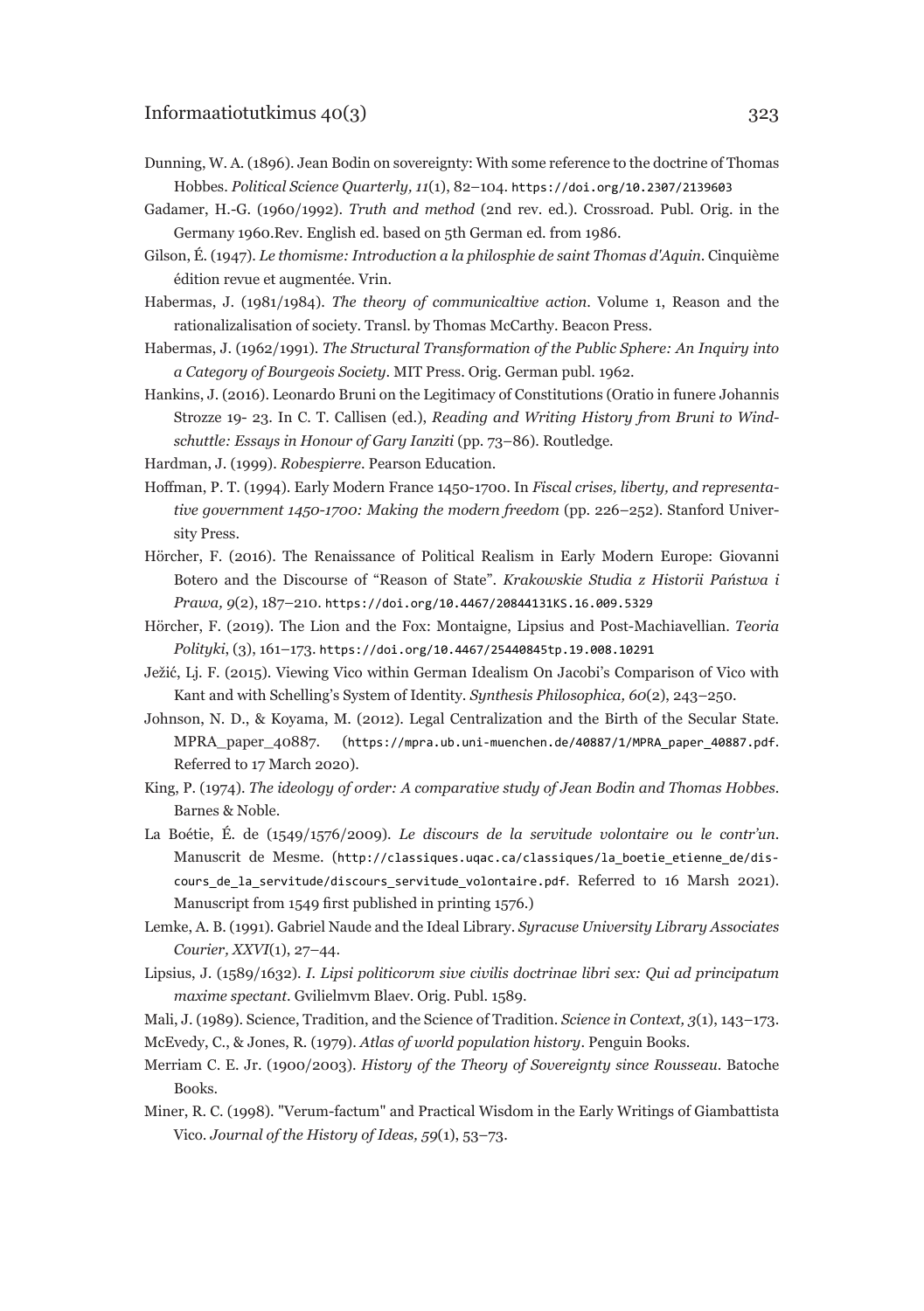Mirabeau, H.-G. De (1775). *Essai sur le despotisme*. Londres.

- Mitchell, L. (1988). Tyrannical oligarchs at Athens. In S. Lewis (ed.) *Ancient Tyranny* (pp. 178– 187). Edinburgh University Press.
- Naudé, G. (1625). *Apologie povr tovs les grands personnages qui ont este faussemcnt soupçonnez de magie*. François Targa,
- Naudé, G. (1627). *Advis povr dresser vne bibliothèqve*. François Targa.
- Naudé, G. (1639/1667). *Con-siderations politiques sur les coups d'estat*. Sur la copie de Rome. S.l.: s.n., 1667. Orig. Publ. 1639.
- Naudé, G. (-1653/1739). *Reflexions historiques et politiques sur les mouens dont les plus grands princes & habiles Ministres se sont servis pour gouverner et augmenter leurs etats*. Herman Verbeek. Publ. posthumously only; Naudé died 1653.
- Naudé, G. (1633). *Bibliographia politica*. Franscum Baba
- Naudé, G. (1633/1641). *La bibliographie politiqve dv Sr Navde*. Guillaume Pele.
- Nouvelles (1684/1966). *Nouvelles de la république des lettres*. Tome I. Comprénant les années 1684-1685. Slatkine Reprints. Issue Mois de Mars 1684, tome premiere, orig. publ. 1684 in Amsterdam by Henry Desbordes.
- Qvortrup, L. (2007) The public library: from information access to knowledge management: a theory of knowledge and knowledge categories. *Information Research, 12*(4). (Proceedings of the Sixth International Conference on Conceptions of Library and Information Science—"Featuring the Future") (<http://informationr.net/ir/12-4/colis/colis17.html> Referred to 12 March, 2021)
- Richelieu, A. du Plessis de (-1642/1689). *Testament politique d'Armand du Plessis, cardinal duc de Richelieu*. Henry Desbordes. Published in print only posthumously; Richelieu died 1642.
- Sarpi, P. (1619/1974). *Istoria del Concilio Tridentino*. Einaudi. First published 1619 in London by the pseudonym Pietro Soave Polano.
- Shera, J. (1970). *Introduction to library science: Basic elements of library service*. Libraries Unlimited.
- Simon, R. (1690). *Histoire critique des versions du Nouveau Testament*. Reinier Leers.
- Sievänen-Allen, R. (1978). *Johdatus kirjastotieteeseen ja informatiikkaan*. Otava.
- Soll, J. (2003). Empirical History and the Transformation of Political Criticism in France from Bodin to Bayle. *Journal of the History of Ideas, 64*(2), 297–316. [https://doi.org/10.1353/](https://doi.org/10.1353/jhi.2003.0030) [jhi.2003.0030](https://doi.org/10.1353/jhi.2003.0030)
- Soll, J. (2014). The reception of the Prince 1513–1700, or why we understand Machiavelli the way we do. *Social Research, 81*(1), 31–60.
- Suominen, V. (2016). *About and on behalf of scriptum est: The literary, bibliographic, and educational rationality sui generis of the library and librarianship on the top of what literature has produced*. University of Oulu. <http://urn.fi/urn:isbn:9789526212302>
- Suominen, V. (2019). Gabriel Naudé a librarian and a libertin between the Huguenot Wars and the Enlightenment. *Informaatiotutkimus, 38*(1), 23–48. [https://doi.org/10.23978/](https://doi.org/10.23978/inf.79889) [inf.79889](https://doi.org/10.23978/inf.79889)
- Szuromi, S. A. (2015). From Morality to Positive Law: Considerations from Theology, Legal Theory, and the History of Canon Law. *Angelicum, 92*(2), 195–212.